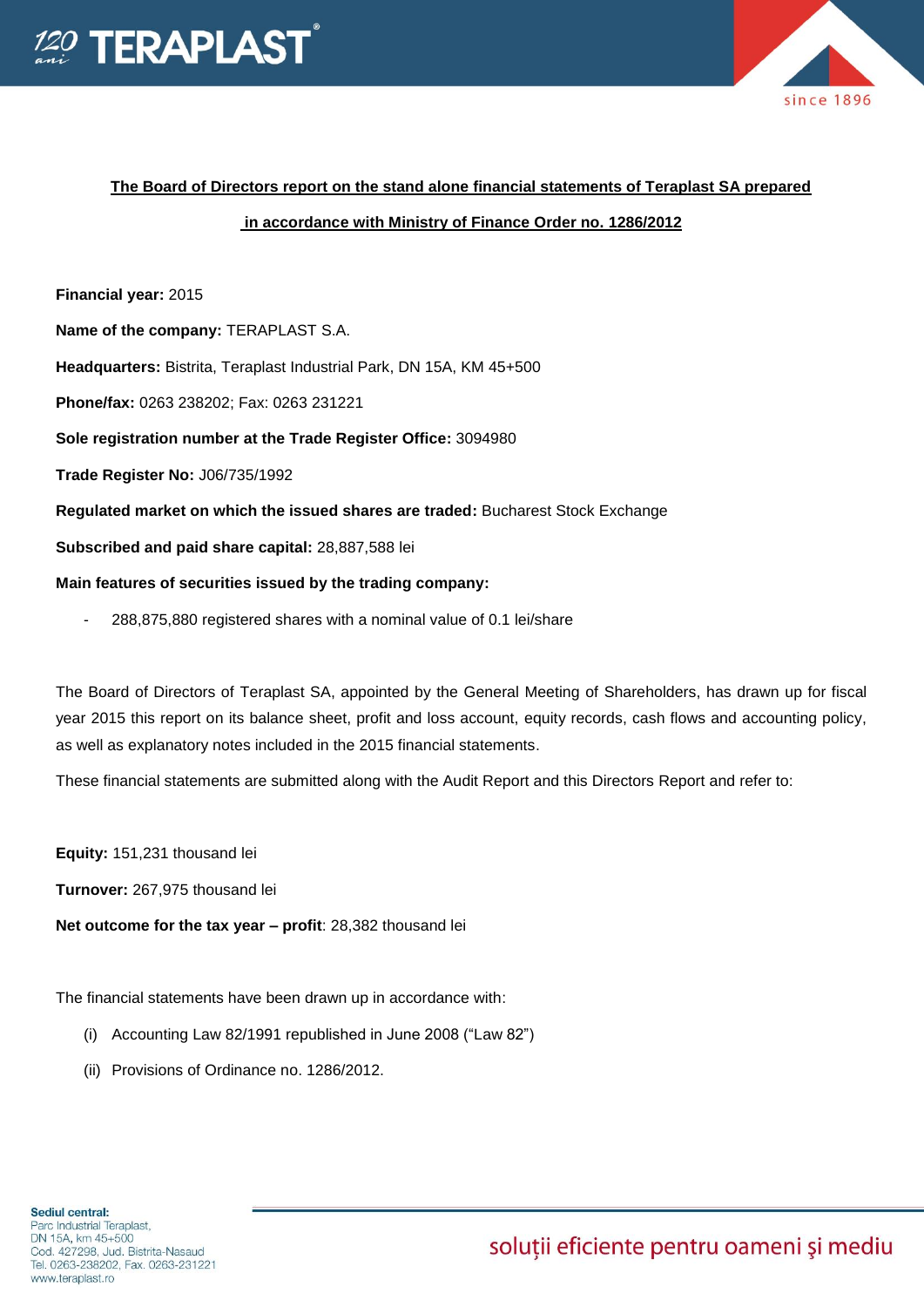Our company has submitted starting from 2012 individual financial statements drawn up in accordance with Ordinance no. 1286/2012 for the approval of accounting Regulations pursuant to the International Financial Reporting Standards, applicable to trading companies whose securities are admitted to trading on a regulated market, with any subsequent amendments and clarifications.

Teraplast has been audited by Ernst & Young Assurance Services SRL, independent auditor. The audit results are presented in the Report of independent auditor Ernst & Young Assurance Services SRL.

#### **1. Business analysis**

### *1.1. a) Description of the basic business activity of the company:*

Our company is operating based on Company Law 31 / 1990 (with subsequent amendments and additions) and the Stock-market Law 297/2004. According to Item 6 of the Memorandum of Association our field of activity is: "Manufacture of plastic plates, sheets, tubes and profiles".

#### *b) Date of establishment:*

Teraplast S.A. is a joint-stock company established in Romania in 1992 by taking over the activities carried out by *Intreprinderea de Materiale de Constructii Bistrita* [Building Materials Company of Bistrita].

## *c) Mergers or significant reorganisation of the Company or its controlled companies during the fiscal year:*

Teraplast is a company with Romanian majority capital, being listed on the Bucharest Stock Exchange since 2008. The subscribed and paid-in capital at the end of fiscal year 2015 is of 28,887,588 lei. The shareholders' structure at the end of the assessed period is the following:



Teraplast (TRP) is currently one of the leading Romanian manufacturers for the construction, fittings and arrangement market. Our company's product portfolio covers three lines of business: Fittings & Arrangement, Joinery profiles and Granules. The Thermal Insulation line of business has been transferred, as of April 2015, to a separate entity – Teraglass. Teraplast owns manufacturing facilities divided to a PVC plant (PVC pipe department, PVC panel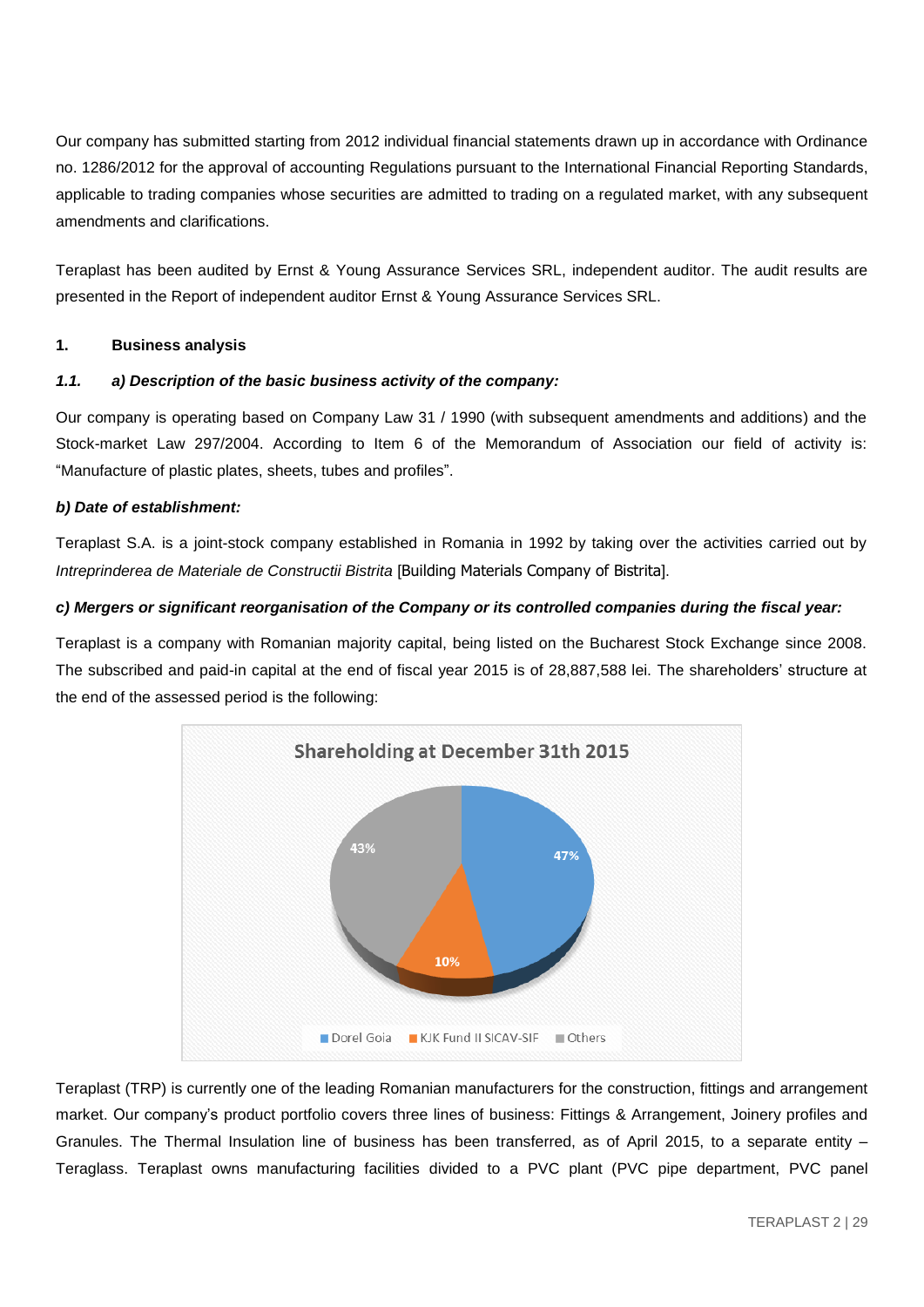department, PVC joinery profile department, PVC granules department) and the Polyolefin plant (PE manhole and storage tanks department, PVC & PP fittings department and PP tubes department).

The subsidiaries of the Group in which Teraplast has direct holding are: Politub SA, Plastsistem SA, Teraglass Bistrita SRL and Teraplast Moldova.

Plastsistem is a manufacturer of polyurethane foam and zinc coated sandwich panels. At the end of 2015 Teraplast's shareholding in Plastsistem was of 97.95%, as compared to 78.71% at the beginning of the same year. As of 2013, Plastsistem has been manufacturing metal zinc coated structures for constructions. The investment in the new zinc coated structures totalled 2.5 million Euros and had 50% European funding via the Sectoral Operational Programme "Increase of Economic Competitiveness". Zinc coated structures have replaced the classic metal structures in Plastsistem's portfolio.

Politub is a manufacturer of medium and high density PE tubes and pipes designed for water and natural gas transmission and distribution, but also for telecommunications, sewage and irrigations. Politub also manufactures fittings (adapting pieces) from PE pipe segments and polyethylene tubes with structured walls (corrugated pipes). Teraplast's shareholding in Politub is 50%, the other shareholder being the French company Socotub.

Limited company Teraglass Bistrita SRL was set up in 2011 and Teraplast SA is a 100% shareholder. In 2015 Teraplast decided to transfer the Thermal Insulation line of business to Teraglass Bistrita SRL. The transfer of activity implies renting the real estate where the manufacturing activity is developed (land and buildings), and the manufacturing equipment will be sold to Teraglass Bistrita. The transaction price will be established according to an evaluation report prepared by an independent expert. Teraplast will maintain ownership over the sold assets until the full payment of the price. The thermal insulation plant is located in Bistrita, was built in 2004 and was not included in the plan for relocation to Teraplast Industrial Park at Saratel.

Teraplast Moldova SRL was established in 2015, with Teraplast's 51% shareholding. The purpose of this action was the development of Teraplast's presence in the Republic of Moldova, as a part of the company's strategy to increase export earnings.

#### *d) Describing acquisitions and/or sale of assets;*

The total company assets as of 31st December 2015 was **244,739,759** that is 30,364,480 lei more than the value recorded at the beginning of the year, out of which:

- 24,870,264 lei representing increase of the company's circulating assets (stocks, receivables, cash);
- 5,494,216 lei representing increase of the company's fixed assets

#### *e) The main results of the company auditing;*

**Profit and loss account** – the cost-to-income ratio, namely costs and income grouped according to their source in 2015 are as follows: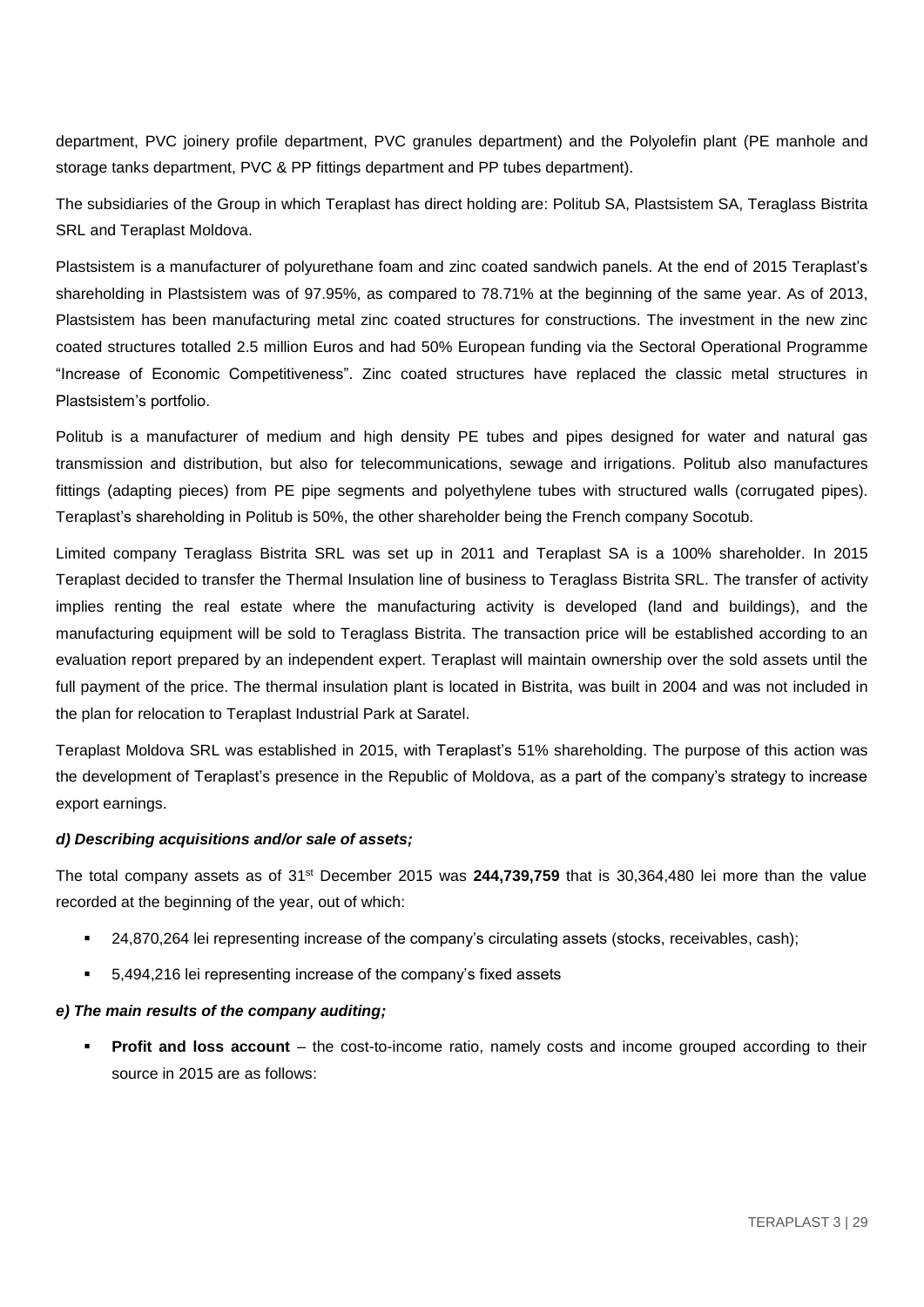| Profit and loss account (thousand lei)                                      | 2015       | 2014       |
|-----------------------------------------------------------------------------|------------|------------|
| Net turnover                                                                | 267,975    | 232,469    |
| Variation of stocks of finished products and underway production -          | 3,569      | (506)      |
| balance C/(D)<br>Other operating income                                     | 8,672      | 230        |
| <b>Operating income - TOTAL</b>                                             | 280,216    |            |
|                                                                             |            | 232,193    |
| Costs with raw materials, used consumables and goods                        | (181, 117) | (155, 883) |
| Employee entitlement expenses                                               | (22, 757)  | (23, 781)  |
| Provisions, adjusting entries for amortisation and depreciation<br>expenses | (12, 161)  | (13, 365)  |
| -out of which depreciation of fixed assets and amortisation                 | (11,902)   | (12, 277)  |
| Earnings/losses from tangible and intangible assets                         | 28         | (88)       |
| Earnings/losses from investment evaluation at their actual value            | (1, 242)   | (190)      |
| Other operating expenses                                                    | (33, 153)  | (24, 953)  |
| <b>Operating expenses - TOTAL</b>                                           | (250, 403) | (218, 260) |
| <b>Operating profit</b>                                                     | 29,813     | 13,933     |
| Financial income                                                            | 8,208      | 2,893      |
| <b>Financial costs</b>                                                      | (5, 518)   | (5, 432)   |
| <b>Financial result</b>                                                     | 2,689      | (2,537)    |
| <b>Total income</b>                                                         | 288.423    | 235,088    |
| <b>Total expenses</b>                                                       | 255,921    | 223,692    |
| <b>Gross result</b>                                                         | 32,502     | 11,396     |
| Tax on profit                                                               | (4, 120)   | (1,982)    |
| <b>Net profit</b>                                                           | 28,382     | 9,414      |
| <b>EBITDA</b>                                                               | 46,608     | 26,833     |

# The company has determined the EBITDA as follows:

| Indicators (thousand lei)                    | 2015   | 2014   |
|----------------------------------------------|--------|--------|
| Net profit                                   | 28,382 | 9,414  |
| Interest expense                             | 1.126  | 1.907  |
| Amortisation expense                         | 12,237 | 12,963 |
| Fixed and current asset depreciation         | 743    | 567    |
| Current tax expense and deferred tax expense | 4.120  | 1,982  |
| <b>EBITDA</b>                                | 46,608 | 26,833 |

# • The changes in assets are:

| Assets (thousand lei)               | 2015    | 2014    | <b>Differences</b> |
|-------------------------------------|---------|---------|--------------------|
| 1.1. Fixed assets, out of which:    | 129,345 | 123,851 | 5,494              |
| 1.1.1. Tangible assets              | 90,935  | 100,642 | (9,707)            |
| 1.1.2. Real estate investment       | 19,623  | 13,358  | 6,265              |
| 1.1.3. Intangible assets            | 559     | 637     | (78)               |
| 1.1.4. Investments in subsidiaries  | 11.256  | 9,199   | 2,057              |
| 1.1.5. Other financial fixed assets | 15      | 15      | 0                  |
| 1.1.6. Fixed trade receivables      | 6,957   | 0       | 6,957              |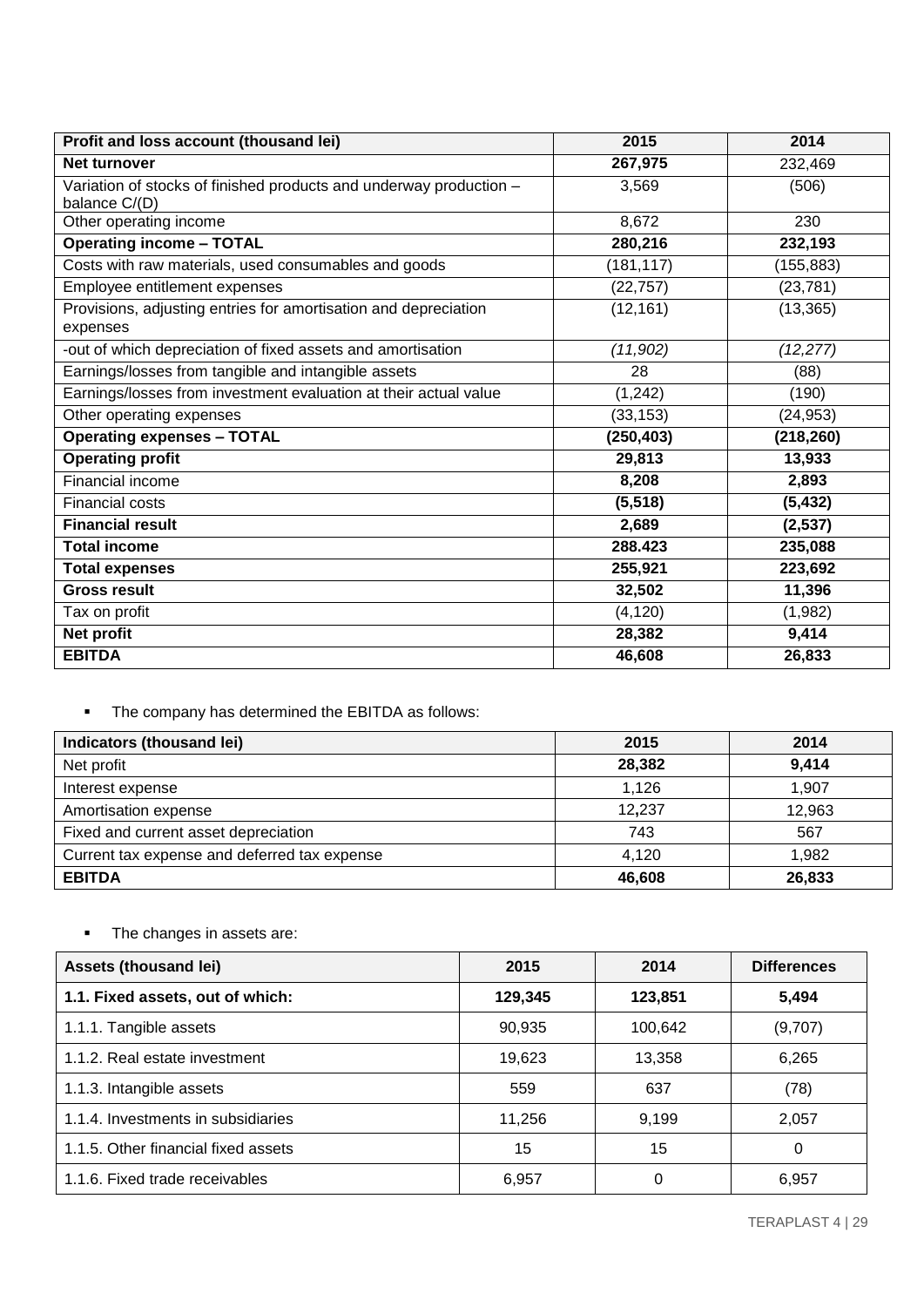| 1.2. Current assets, out of which:   | 115,394 | 90,524  | 24,870 |
|--------------------------------------|---------|---------|--------|
| 1.2.1. Stocks                        | 34.327  | 33,657  | 670    |
| 1.2.2. Trade receivables and similar | 69,664  | 53,241  | 16,423 |
| 1.2.3. Early expenses                | 302     | 168     | 134    |
| 1.2.4. Recoverable tax on profit     | 0       | 0       | 0      |
| 1.2.5. Cash and short term deposits  | 11.101  | 3,458   | 7,643  |
| 1.3. Assets for sale                 | 0       | O       | 0      |
| <b>Total assets</b>                  | 244.739 | 214,375 | 30,364 |

• The liability structure in the company balance sheet as of 31<sup>st</sup> December 2015 is:

| Liabilities (thousand lei)                    | 2015        | 2014        | <b>Differences</b> |
|-----------------------------------------------|-------------|-------------|--------------------|
| 1.1. Total share capital, out of which:       | 28,888      | 58,980      | (30,092)           |
| 1.1.1. Subscribed capital                     | 28,888      | 28,888      | 0                  |
| 1.1.2. Share capital reorganisation           | $\Omega$    | 30,092      | (30,092)           |
| 1.1.3. Other elements of capital              | 951         | $\mathbf 0$ | 951                |
| 1.2. Share premiums                           | 27,385      | 42,245      | (14, 860)          |
| 1.3. Revaluation reserve                      | 17,046      | 18,708      | (1,662)            |
| 1.4. Legal reserves                           | 5,444       | 4,101       | 1,343              |
| 1.5. Reported result                          | 71,519      | (579)       | 72,098             |
| <b>Total equity</b>                           | 151,231     | 123,455     | 27,776             |
| 1.2. Long-term debts                          |             |             | 0                  |
| 1.2.1. Interest bearing credits and loans     | 8,063       | 8,187       | (124)              |
| 1.2.2. Debts related to employee entitlements | 236         | 346         | (110)              |
| 1.2.3. Debts related to deferred taxes        | 2,948       | 3,482       | (534)              |
| 1.3. Current debts                            |             |             | 0                  |
| 1.3.1. Trade debts and similar                | 48,195      | 39,127      | 9,068              |
| 1.3.2. Interest bearing credits and loans     | 30,077      | 35,428      | (5, 351)           |
| 1.3.3. Other current trade debts              | $\mathbf 0$ | $\mathbf 0$ | 0                  |
| 1.4. Tax due on profit                        | 815         | 358         | 457                |
| 1.5. Provisions                               | 3,174       | 3,992       | (818)              |
| <b>Total debts</b>                            | 93,509      | 90,920      | 2,589              |
| Total own capital (equity) and debts          | 244,739     | 214,375     | 30,364             |

Company's **Equities** increased in fiscal year 2015 by 27,776 thousand lei.

The **legal reserve** amounts to 5,444 thousand lei and represents 18.85% of the company's share capital.

Company's **Total debts** increased by 2,589 thousand lei mainly following increase of debts towards suppliers (by 9,068 thousand lei) and decrease of liabilities towards financial institutions (by 6,119 thousand lei).

Company's **Provisions** decreased by 818 thousand lei mainly following reversal of provisions for environment expenses.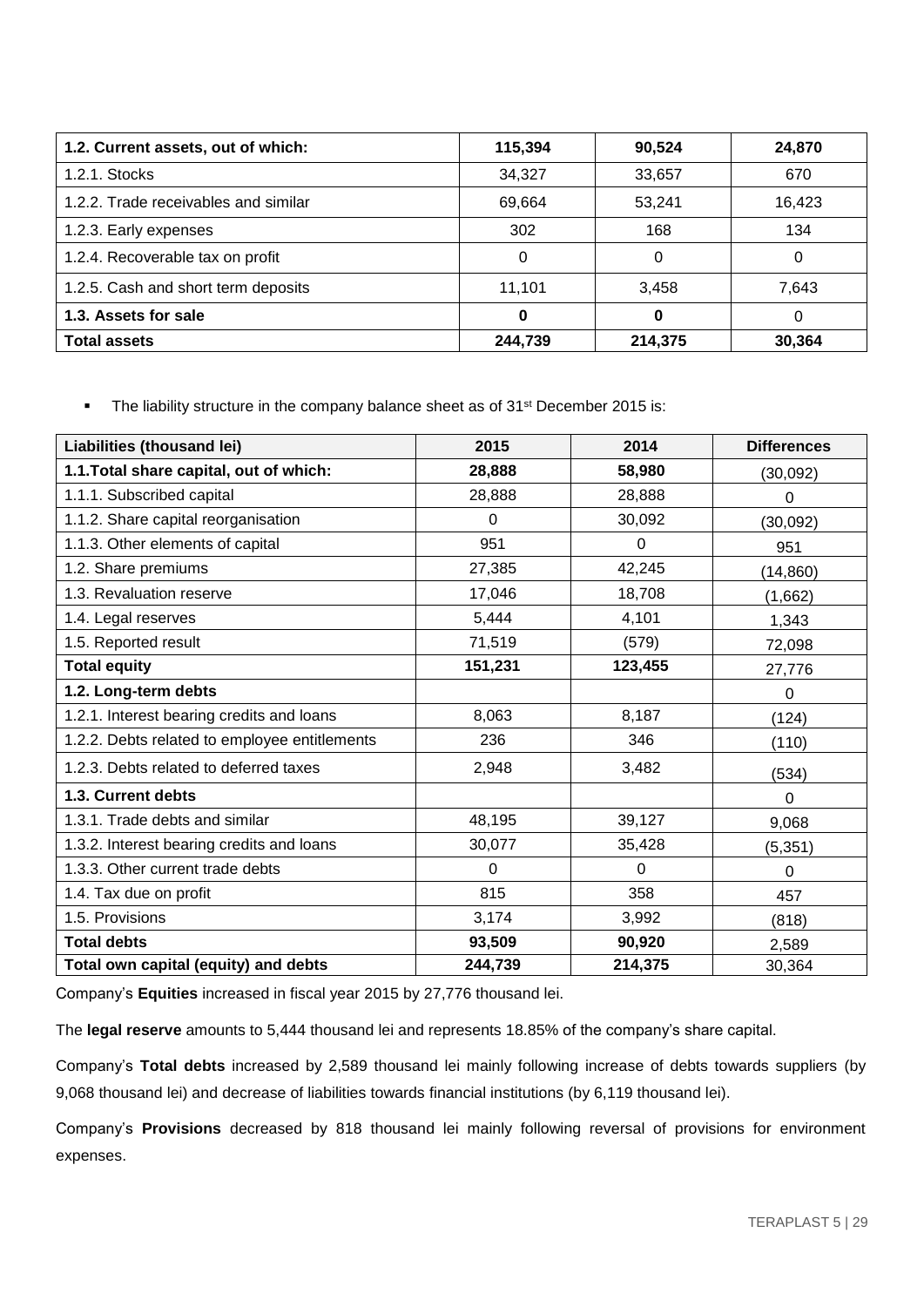The evolution of current asset and debts is as follows:

| <b>Assets (thousand lei)</b> | 2015    | 2014   |
|------------------------------|---------|--------|
| Current assets               | 115.394 | 90.524 |
| Current debts                | 82.261  | 78.904 |
| Net current assets           | 33,133  | 11,620 |

The bookkeeping was made by the company's own accounting and financial service, designed to keep an accurate and updated track of accounting operations, to observe the accounting principles as well as accounting rules and methods provided by the applicable regulations. The balance sheet has been drawn up according to the checking balance and synthetic accounts, and observance of methods of regulation and rules for establishing the balance sheet was intended, balance sheet entries with bookkeeping data recordings being in agreement with the real situation of stock list-based entries.

The profit and loss account accurately reflects the 2015 income, expenses and financial results. An inventory was made for company's total assets, the results being mentioned in the bookkeeping records and the balance sheet. The company has organised a preventive financial control activity.

The internal audit for fiscal year 2015 was conducted by General Consulting MGI.

## **General evaluation elements**

## **a) Profit/(loss):**

| Indicators (thousand lei) | <b>Made in 2015</b> | Made in 2014 |
|---------------------------|---------------------|--------------|
| Gross profit (loss)       | 32,502              | 11,396       |
| Net profit (loss)         | 28,382              | 9.414        |

The evolution of the net profit was mainly supported by a significant improvement of our operating performance, i.e. Teraplast achieved in 2015 an **operating result** of 29.81 million lei as compared to 13.93 million lei for the similar 2014 period. About 0.5 million lei out of the cash flow from operating activity are gains from nonrecurring transactions. The net profit was also backed by the higher **financial result**, based on dividend income. In 2015, Teraplast cashed dividends amounting to **5.49 million lei** from Plastsistem, Politub and Certind, following 2014 profit allocation.

## **b) Turnover:**

| Indicators (thousand lei) | Made in 2015 | 2015 budget | Made in 2014 | ≜ % vs<br>2014 | ≜% vs<br>budget |
|---------------------------|--------------|-------------|--------------|----------------|-----------------|
| Turnover                  | 267.975      | 284.263     | 232.469      | 15.25          | (5.73)          |

The **turnover** evolution was backed, on the one hand, by our company's growth on some construction segments, and, on the other hand, by winning the internal market share, in a context where evolution on some lines of business was above the relevant markets. According to INS data, infrastructure constructions decreased by 21.8% during the last year, whereas constructions on residential and non-residential segments increased by 32.6%, namely by 16.6%.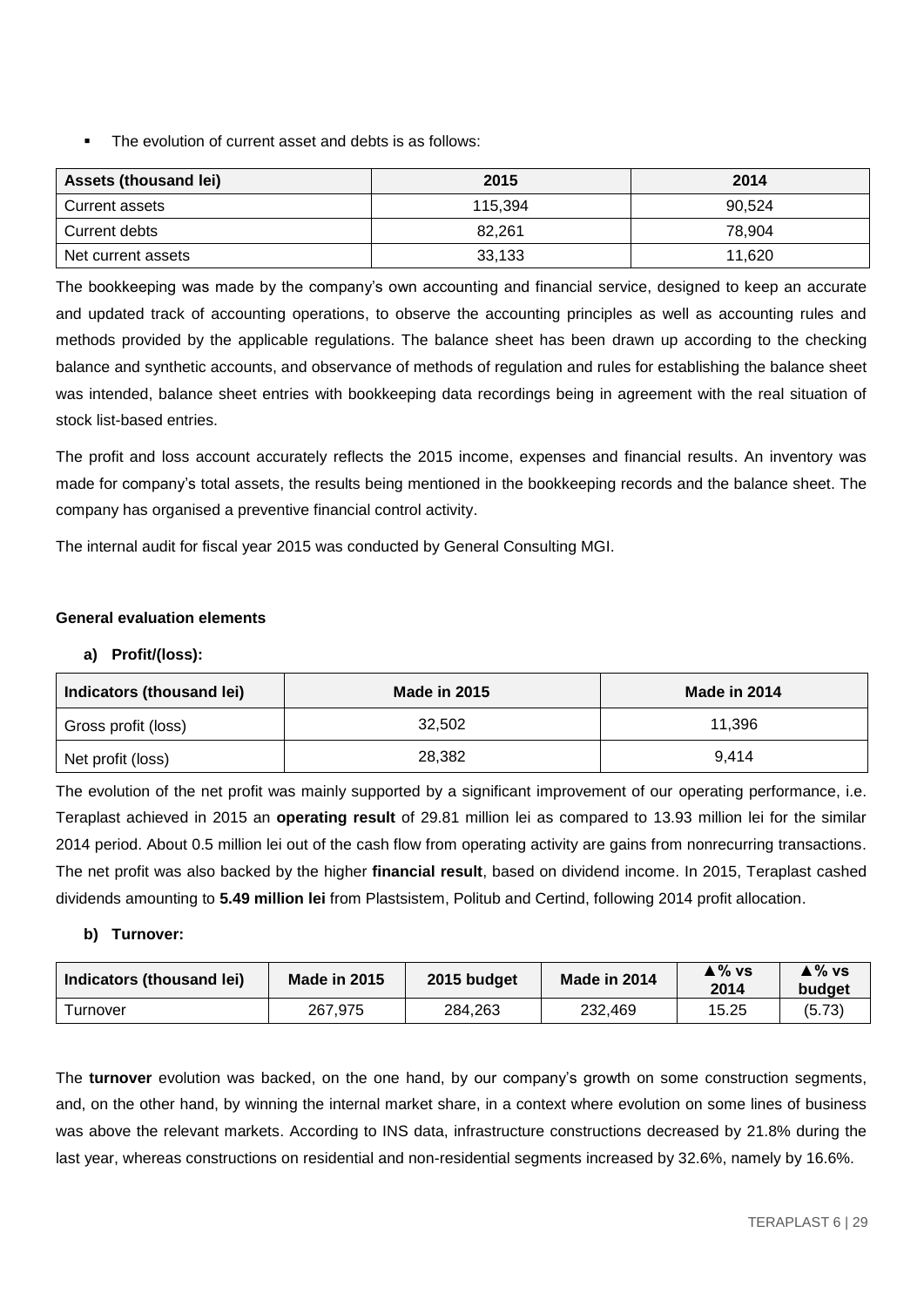## **c) Export:**

| Indicators (thousand lei) | 2015    | 2014    | $\triangle$ % vs 2014 |
|---------------------------|---------|---------|-----------------------|
| <b>Turnover</b>           | 267,975 | 232,469 | 15.25                 |
| Export/EUR                | 4.799   | 7,356   | (34.76)               |
| Export/LEI                | 21.713  | 32.972  | 34,15                 |

In 2015, the amount of income earned from export operations decreased by about 34% as compared to the previous year.

## **d) Expenses:**

| <b>Expenses (thousand lei)</b>                                  | 2015    | 2014    |
|-----------------------------------------------------------------|---------|---------|
| Raw materials, used consumables and goods                       |         |         |
| Costs with raw materials                                        | 146,222 | 132,036 |
| Costs with consumables                                          | 11,903  | 11,073  |
| Costs with goods                                                | 22,410  | 12,194  |
| Used packages                                                   | 582     | 580     |
| <b>TOTAL</b>                                                    | 181,117 | 155,883 |
| <b>Employee entitlement expenses</b>                            |         |         |
| <b>Salaries</b>                                                 | 18,057  | 17,850  |
| National insurance fund contributions                           | 3,874   | 4,787   |
| Other employee related taxes and contributions                  | 161     | 163     |
| Meal vouchers                                                   | 789     | 921     |
| Other benefits for employees                                    | (110)   | 60      |
| Income from employee wage subsidy                               | (14)    |         |
| <b>TOTAL</b>                                                    | 22,757  | 23,781  |
| <b>Other expenses</b>                                           |         |         |
| Transportation costs                                            | 9,307   | 8,220   |
| <b>Electricity bills</b>                                        | 5,642   | 5,487   |
| Third party services costs                                      | 3,179   | 3,922   |
| Compensation, fines and penalty costs                           | 14      | 234     |
| Entertainment, advertising and publicity expenses               | 981     | 1,565   |
| Other general expenses                                          | 10,153  | 1,609   |
| Other taxes and bills expenses                                  | 902     | 1,151   |
| Repairing expenses                                              | 815     | 731     |
| <b>Travel expenses</b>                                          | 490     | 455     |
| Hiring costs                                                    | 864     | 852     |
| Postage and telecommunication costs                             | 271     | 288     |
| Insurance premium costs                                         | 534     | 439     |
| Cash flow from operating subsidies for other operating expenses |         |         |
| <b>TOTAL</b>                                                    | 33,153  | 24,953  |

## **e) Market share:**

Considering that our company's products are diverse, a global market share cannot be determined.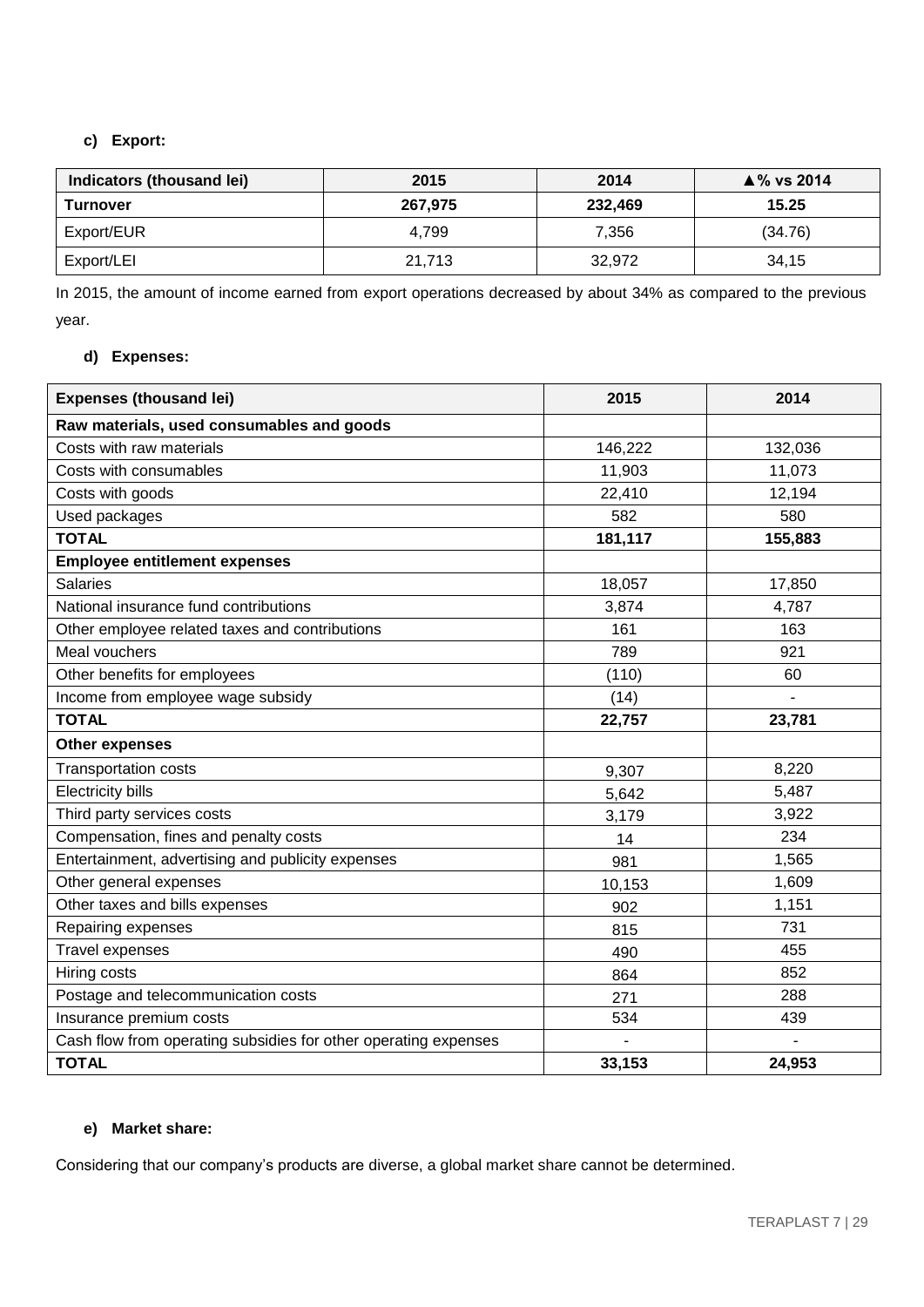## **f) Cash flow:**

There were 11,101 thousand lei in our company's accounts as of 31<sup>st</sup> December 2015.

## **1.1.2 Evaluation of the Company's technical level**

a) Teraplast SA is the largest entity of the Teraplast Group, and the company's product portfolio covers the entire range of fittings and installations (minus heating and ventilation equipment). Teraplast's range of products is organised on three lines of business: Fittings & Arrangement, Joinery profiles and Granules. The Thermal Insulation line of business has been transferred, as of April 2015, to a separate entity – Teraglass.

In 2015 a part of Teraplast's systems were completed with new markers, and in 2016 we intend to continue the developing trend of all our lines of business. Teraplast' sales system includes its own network of storehouses opened in key towns, as well as partnerships with countrywide distributors. Teraplast also conducts export businesses on Central and Eastern European markets, as well as on Western European markets.



b) Rate of sales within 2015's turnover:

#### **1.1.3 Evaluating the provision of technical and material supplies**

Provision of supplies is tightly related to building a complex of good work relationships among departments inside and outside of the company. In this context, supply operations should permanently keep active its interactions with the technical, manufacturing, economics and commercial departments. Outside the company, the procurement department has relationships with suppliers in order to purchase material resources, establish terms of supply, enter into contracts and conduct deliveries.

The procurement process is based on the material requirements generated by the annual and monthly production programmes correlated with permanent assessment of the daily average consumption and adjusting to the minimum stock levels that ensure the best manufacturing operations. Material requirements are assessed by people in charge of buying and are supervised by the acquisitions manager, who establishes according to specific criteria the suppliers they are going to deal with.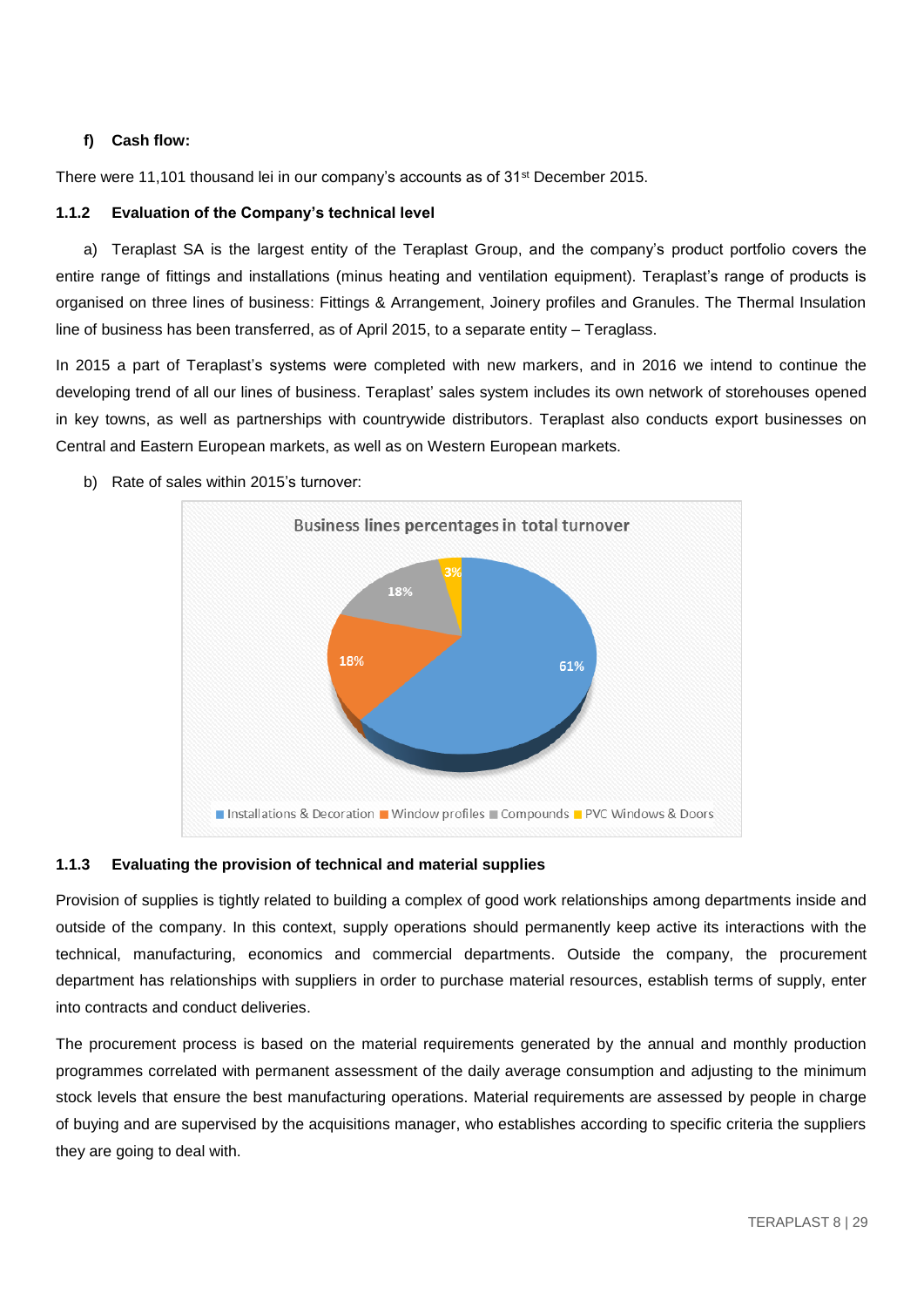A major part of the procurement activity is the selection of suppliers. Supplier evaluation criteria concern the quality and the extent to which their products comply with the required specifications, price, available supplier credit, payment deadline, delivery deadline, development of previous deliveries, compliance with conditions concerning the ordered quantity and requested quality that, all of them, define a supplier's delivery potential.

Teraplast has, for both raw materials and other materials, at least two alternative agreed suppliers, national as well as European and even Asian. Holding a complex database of alternative suppliers is a real advantage for the procurement department, which can this way obtain competitive purchase prices and can sustain a continuous flow process.

#### **1.1.4 Evaluating the sales activity**

- a) Teraplast has a sales system that includes its own network of rented or owned storehouses opened in: Bucharest, Brasov, Galati, Deva, Iasi, as well as partnerships with distributors countrywide. Teraplast also conducts export operations, its main external markets being Germany, Serbia, Hungary, Republic of Moldova, Austria, Slovenia, Bulgaria.
- b) Considering that Teraplast operates on construction materials market, seasonality is an major factor in the monthly evolution of sales. In these circumstances, the peak activity covers about 6 months (May to October). The distribution policy targets mainly specialist customers in the installation and construction fields, and the distribution channels are:
	- Sales through distributors and resellers (internal market and partially exports);
	- Sales by specialised networks (DIY) (internal market and exports);
	- Sales to general contractors and constructors (tenders for infrastructure projects);
	- Direct sales to cable manufacturers or other profiles (internal market and exports);
- c) Teraplast's trading policy does not allow exposure rates of over 6% per customer. During 2015 the rates of receivables for a single customer did not go beyond 3% of the turnover.

#### **1.1.5. Evaluating aspects related to the Company's employees/staff**

The minimum number of employees decreased during this period from 454 in 2014 to 383 employees in 2015, on the background of the thermal insulation line of business being transferred to a separate entity – Teraglass. The staff organisation was the following:

|                        | 2015 | 2014   |
|------------------------|------|--------|
| <b>Directors</b>       |      | ີ<br>ື |
| Managers               | 18   | 15     |
| Managing staff         | 88   | 88     |
| <b>Operating staff</b> | 275  | 348    |
| <b>Total</b>           | 383  | 454    |

According to the applicable collective agreement, Teraplast's minimum pay rates cannot go below the national minimum wage. The collective agreement provides that the wage should include the basic pay, indemnities, premiums and other additions. The company paid the following categories of additions: night shift increments, additions for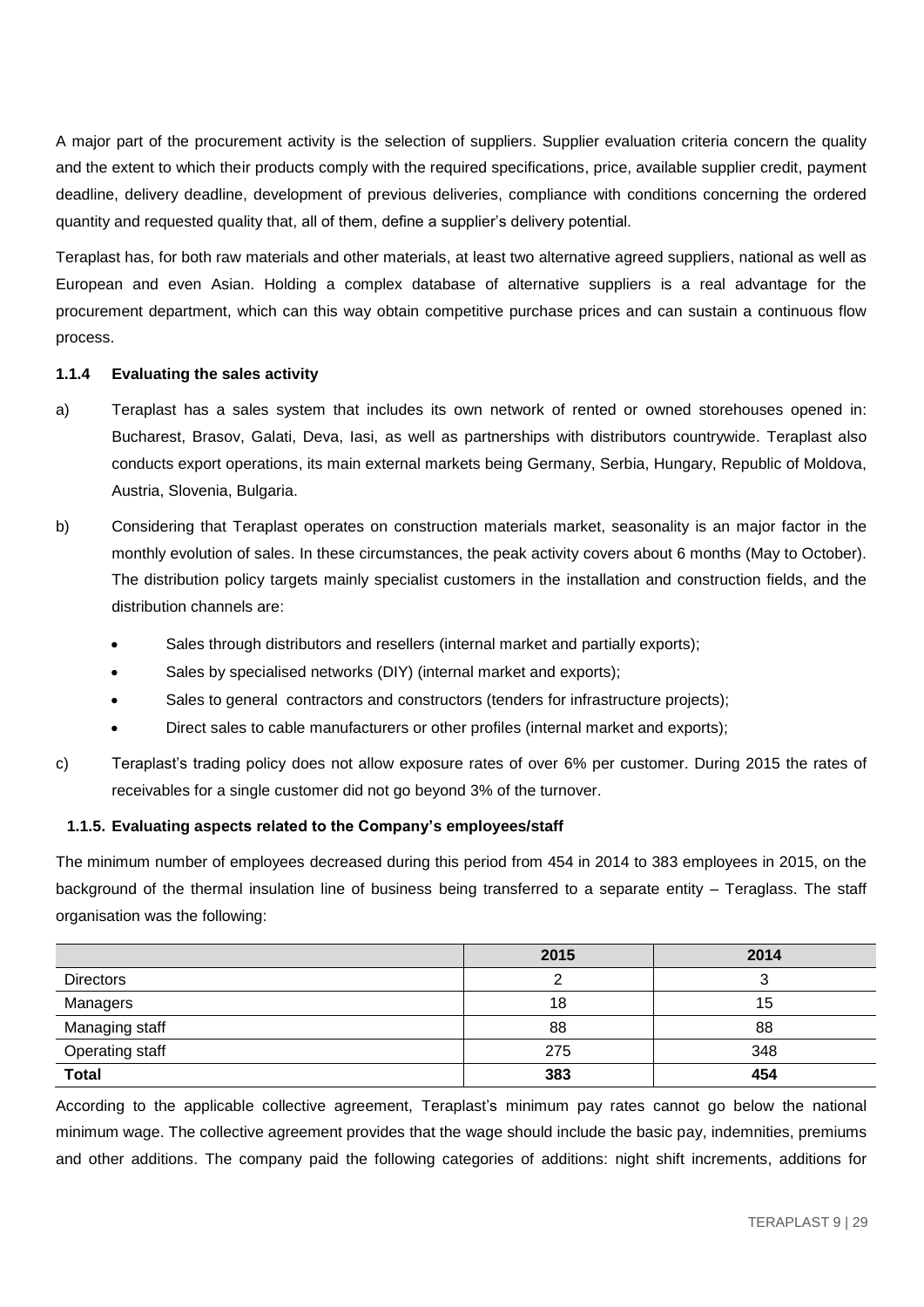additional hours, additions for working on Sundays and Saturdays, additions for average hours of work in a noxious environment.

The company's spends money for partial compensation of tickets for rest and treatment. These benefits are granted to the company's employees according to the collective agreement currently applicable. The collective agreement applicable at the company level is negotiated from time to time with workers unions.

Moreover, pursuant to the collective agreement, the company should pay to its employees upon their retirement an amount equal to a multiplier of their gross wages, according to their period of employment, working conditions etc. Our company has made provisions for such payments. Beside taxes paid to government funds and insurance funds, the company has no other obligations related to post-retirement benefits.

#### **1.1.6. Evaluating aspects related to the impact of the basic Company activity on the environment**

The main activity of Teraplast has inherent effects on the environment. These effects are carefully monitored by the local authorities and Teraplast's management. A preventive approach and an intention to diminish the impact on the environment are guiding elements for the company activity, in that Teraplast has obtained for its manufacturing processes:

- $\checkmark$  water management licence no. 466/04.11.2014, valid until 04.11.2016.
- $\checkmark$  subscription no. B62/03.01.2011 for the use/exploitation of water resources was completed with Addendum no. 6/05.01.2015.

The following permits and licences were in force for 2015:

- environmental permit for the manufacture of plastic plates, sheets, tubes and profiles for constructions in the manufacturing plant from Bistrita, unincorporated locality of Sarata, fn [without number]; locality of Saratel, fn, DN 15A, commune of Sieu Magherus, Bistrita-Nasaud County (Industrial Park Teraplast): environmental permit no. 169/30.12.2009, revised on 24.08.2012, valid for 10 years.
- environmental permit for the manufacture of PVC joinery elements with insulated glazing manufacturing plant of Bistrita, Strada Tarpiului nr. 27/A – Environmental Permit no. 127/15.10.2010, valid for 10 years.

#### **Evaluating the research and development aspects**

Teraplast is registered in Potential Contractors' Register thanks to its Research Centre. Its research and development programmes are financed from company's own funds as well as national or European funds. In 2015 the Research and Development Centre conducted research activities for improving the existing products and for the manufacturing of new products.

In 2015 the Research Centre developed the following themes:

#### **1. Formulation for PVC pressure pipes with organic-based stabilisers**

The study has enabled us to change the old heavy metal-based pipe stabilisers with newer generation organic stabilisers. 3 stabilisers were considered during the study (including 2 types of organic stabilisers), in the end being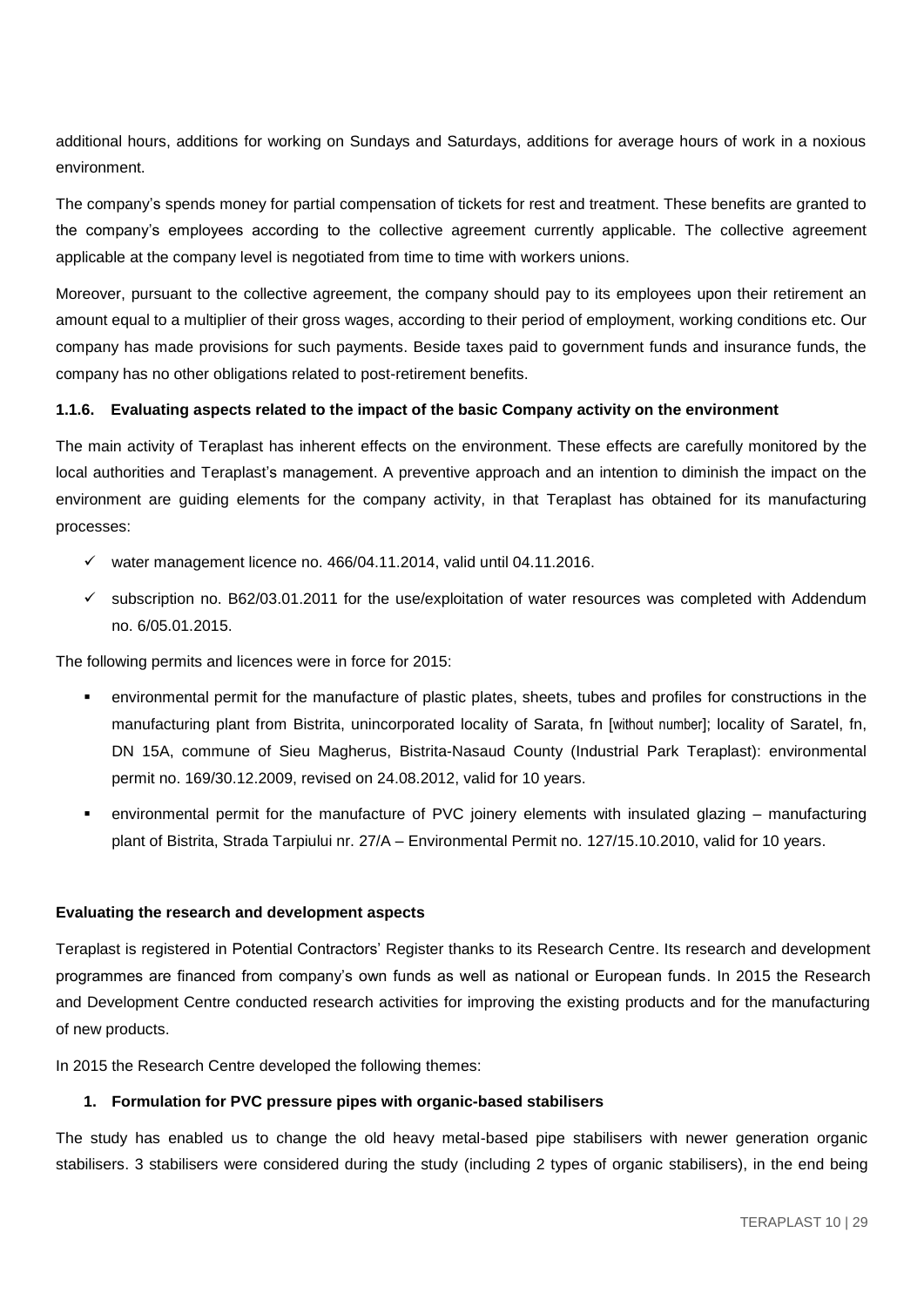kept the currently used one. The study was developed in 2 phases, the lab phase being followed by the industrial testing phase. The new resulting formulation is enabling us to produce MRS 25 PVC pipes with lower linear weights (> 10 % depending on the pipe dimension). The formulation also enables the manufacturing of drill pipes.

## **2. Formulation for angle profiles with Ca-Zn stabiliser**

The study has enabled us to improve the processability of the old formulation and the fibreglass adherence to PVC profiles. The study was developed in 2 phases, the lab phase being followed by the industrial testing phase.

#### **3. Formulation for furniture profile granules with Ca-Zn stabiliser**

The study enables us to produce for external customers furniture profile granules with high density ( $> 1.53$  g/cm<sup>3</sup>) and low material costs for the extrusion of rigid PVC profiles for bathroom furniture. The study was developed in 2 phases, the lab phase being followed by the industrial testing phase.

#### **4. Formulation for PVC fitting for sewage pipes with Ca-Zn stabiliser**

The study enables us to produce drain fitting granules with a  $1.42$  g/cm<sup>3</sup> density for external customers. The study was developed in 2 phases, the lab phase being followed by the industrial testing phase.

#### **5. Formulation for plasticised PVC lining with Ca-Zn stabiliser**

The study has enabled us to obtain a plasticised PVC formulation to be used for the manufacture of sealer lining.

#### **6. Formulation for black refrigerated display cases with Ca-Zn stabiliser**

The study enables us to produce higher gloss or matt granules for joinery profiles for external beneficiaries. 2 stabilisers were considered during the study, in the end remaining the one that is currently used in the specific formulation. The study was developed in 2 phases, the lab phase being followed by the industrial testing phase.

## **CDI directions for 2016, to be considered by the Research Centre, are:**

- Variant formulations for low cost material PVC pressure pipes with non-heavy metal stabilisers;
- Variant formulations for environmental-friendly and increased inner pressure class of resistance PVC pressure pipes;
- Variant formulations for low-cost PVC joinery profile with non-heavy metal stabilisers and improved visual features and processability (low cost material, better aspect);
- Low-cost rigid PVC exterior profile formulation;
- PVC granules for large fittings;
- Granules for improved black refrigerated display cases;
- Rigid PVC granules for flexible spiral pipes;
- Rigid PVC granules for low-fume exhaust pipes;
- Putting into production shock-modified materials as alternatives to the current solution;
- Putting into production new stabilisers as alternatives to the current solution.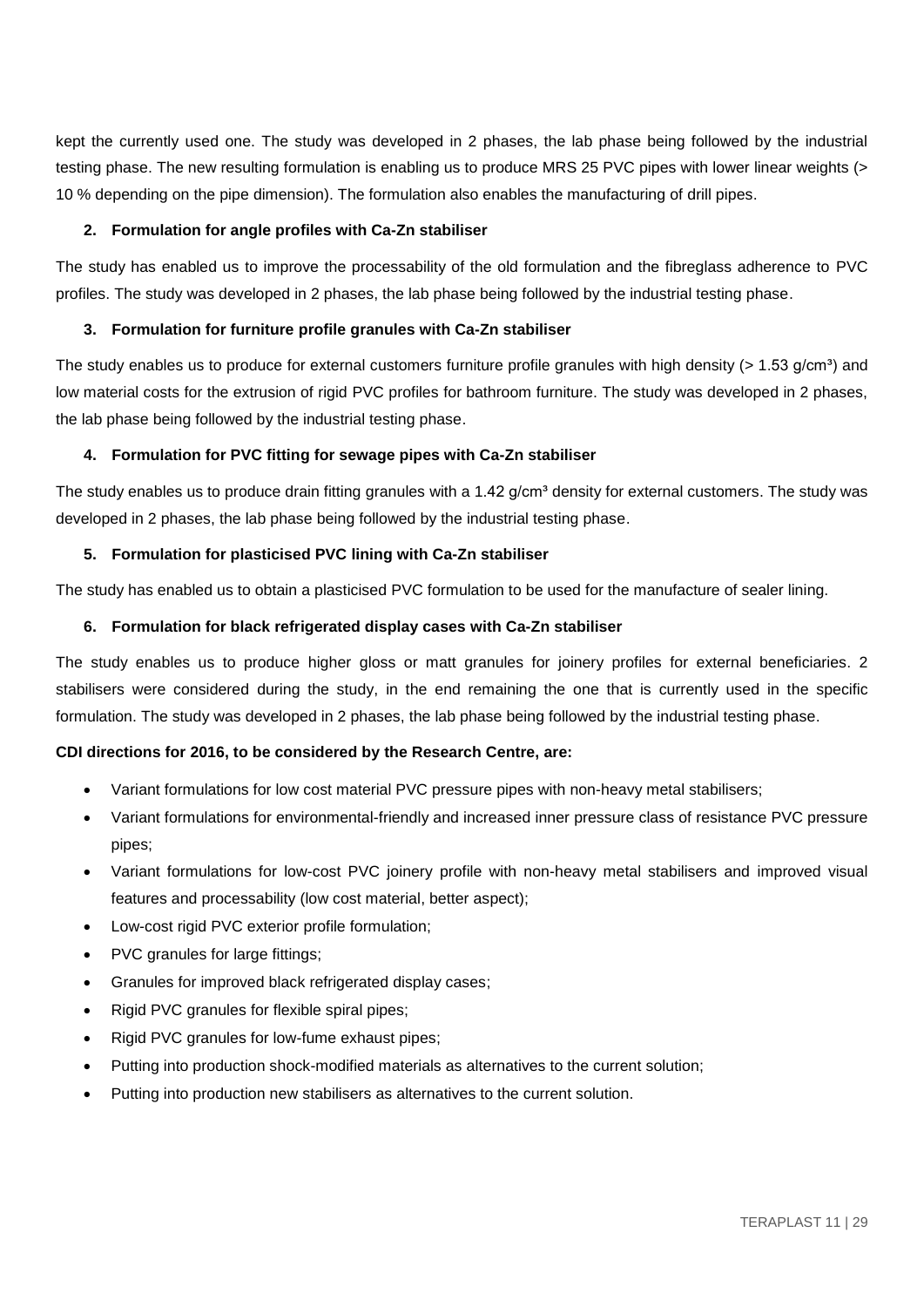#### **1.1.7. Evaluating the company's activity in terms of risk management**

#### *Credit risk*

Credit risk concerns a risk incurred by a third party's failing to comply with its contract obligations, thus causing financial losses to the Company. The Company has adopted a policy of trading only with trustworthy parties and obtaining enough guarantees, where possible, as a means to reduce risk of financial loss from failure to observe terms of contracts. Company's exposure and Third Parties' credit ratings are monitored by the company management. Trade receivables cover a large number of customers from various industries and geographical areas. Customers' creditworthiness is constantly evaluated in terms of their financial conditions and, if appropriate, credit insurance is made.

The Company has no significant exposure to credit risk towards any counterparty or group of counterparties with similar features. The company defines *counterparties* as being entities with similar features when acting as affiliated entities.

#### *Liquidity risk*

Final responsibility for liquidity risk management belongs to executive managers, who have built an accurate management framework for liquidity risks on short, medium and long-term insurance for the Company's funds and cash management requirements.

The company manages cash-related risk by maintaining appropriate reserves, bank facilities and reserve lending facilities, by permanently monitoring actual cash flows and by matching financial assets deadlines and debts deadlines.

#### *Foreign exchange risk management*

The company conducts transactions in various currencies. Hence the foreign exchange risks. Exposure to foreign exchange risks is managed according to approved policies.

Our company is mainly exposed to the EUR to RON exchange rate. The sensitivity analysis includes only the left currency expressed in elements of the money system and adjusts the conversion at the end of the period for a 10% amendment to the exchange rate. Changes will be attributed to exposure related to loans, trade receivables and debts with foreign partners in EUR at the end of the year.

#### *Managing interest rate risk*

Company's interest-bearing assets, income, as well as cash flow from operating activities are exposed to fluctuations in market interest rates. The Company's interest rate risk is apparent in its bank loans. Variable interest rate loans expose the Company to the risk of cash flow from interest. The Company has not resorted to any hedging operation in order to lower its exposure to interest rate risks.

The Company is permanently monitoring its exposure to interest rate risks. This includes simulation of various scenarios, including refinancing, updating of existing positions, funding alternatives. Based on such scenarios, the Company is estimating the potential impact upon the profit and loss account of fluctuations defined by the interest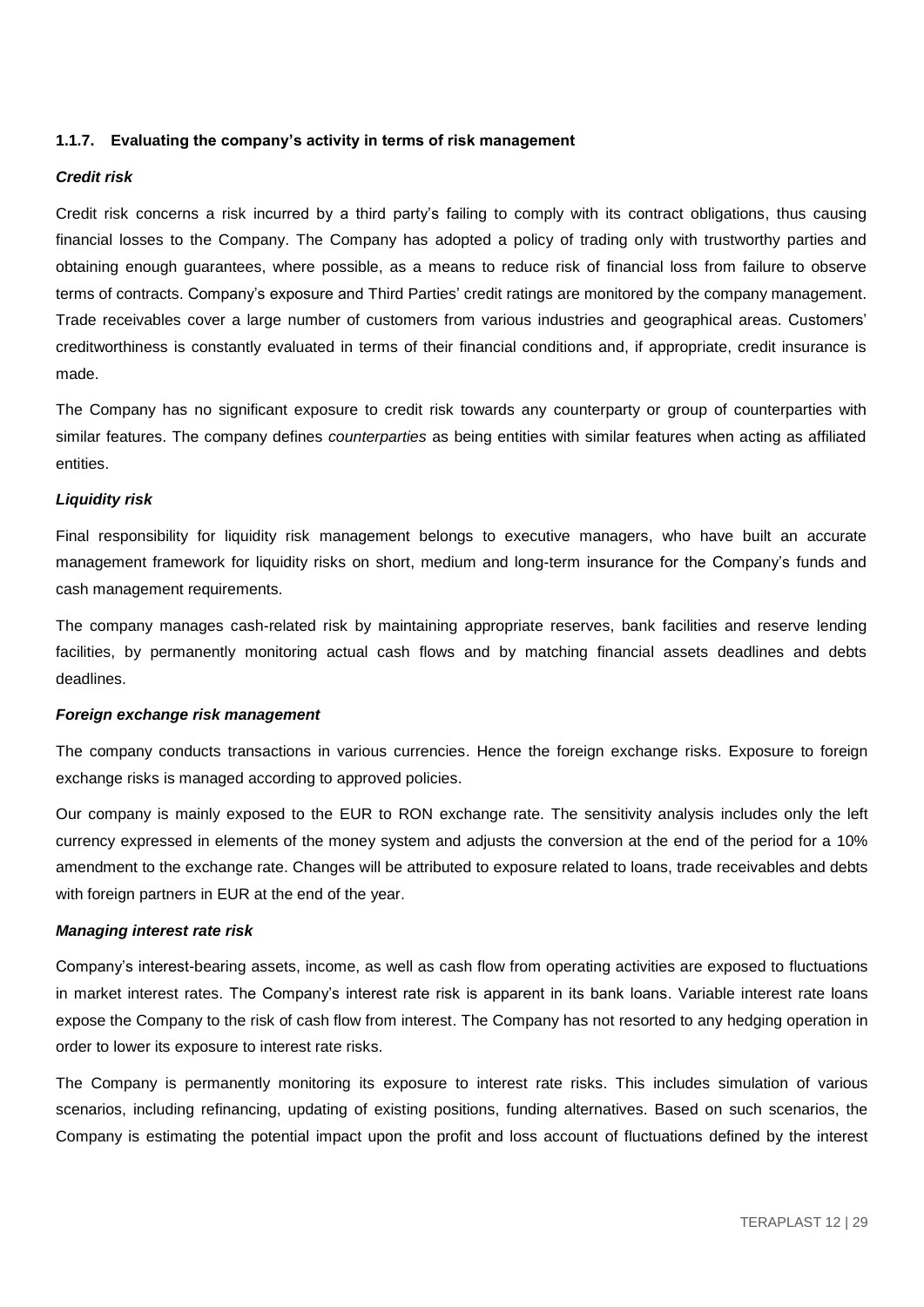rate. The same interest fluctuation is used for each currency in each simulation. These scenarios are prepared only for debts representing the main interest-bearing positions.

The Company is exposed to interest rate risks, considering that it takes out both fixed-rate loans and variable-rate loans. The risk is managed by the Company by maintaining a favourable balance between the fixed-rate loans and the variable-rate loans.

#### **Market risk**

The Company management is permanently monitoring company's exposure to risks. Nonetheless, this approach could not protect the Company from any unexpected loss outside predictable limits, in the event of significant market fluctuations. There is no change as compared to the previous year in exposing the Company to market risks or in the way in which the Company manages and measures its risks.

#### **Other price-related risks**

The Company is not exposed to risks related to its stock price resulting from equity investment. Equity investment is hold for strategic purposes rather than trading purposes and is not significant. The Company does not actively trade such investment.

#### **Managing credit risk**

Credit risk concerns a risk incurred by a third party's failing to comply with its contract obligations, thus causing financial losses to the Company. The Company has adopted a policy of trading only with trustworthy parties and obtaining enough guarantees, where possible, as a means to reduce risk of financial loss from failure to observe terms of contracts. Company's exposure and Third Parties' credit ratings are monitored by the company management.

Trade receivables cover a large number of customers from various industries and geographical areas. Customers' creditworthiness is constantly evaluated in terms of their financial conditions and, if appropriate, credit insurance is made.

The cash is kept in financial institutions that, at the time of deposit, are considered to have the lowest return risk. The company's policies limit the amount of exposure for any financial institution.

The accounting value of receivables, net receivables provision plus cash and cash equivalent represent the maximum sum exposed to the credit risk. Although receivable collection could be influenced by economic factors, the company management considers there is no significant risk of loss for the Company outside already recorded provisions.

The Company considers exposure to credit risk toward its counterparty or group of counterparties with similar features by assessing receivables individually and making depreciation adjustment along with its department of customer credit management. The Company defines *counterparties* as being entities with similar features when acting as affiliated entities.

#### **The just value of financial instruments**

Financial instruments in the accounting balance shall include trade receivables and other receivables, cash and cash equivalent, short-term loans and long-term loans as well as other debts, including debts / receivables corresponding to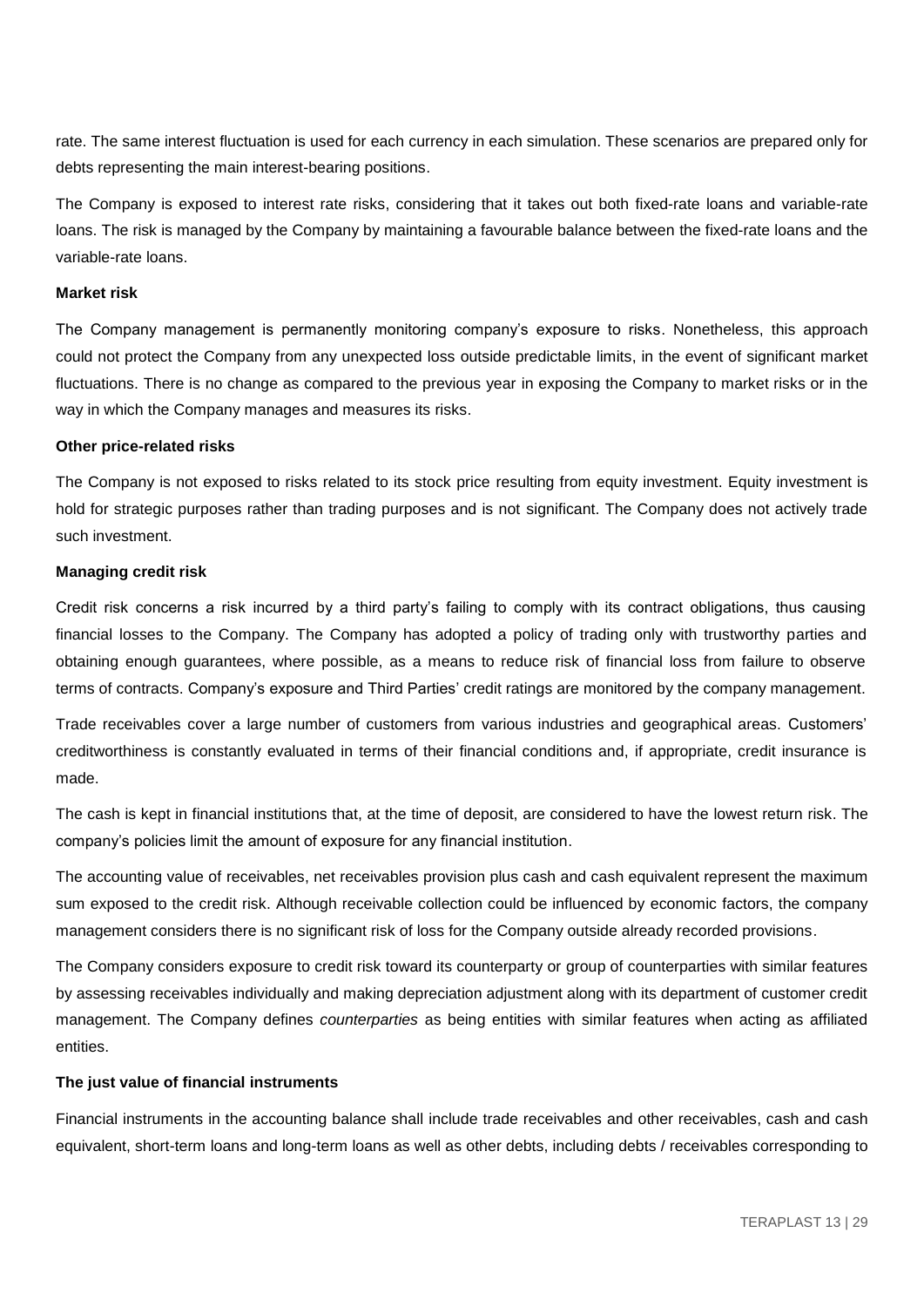derived instruments. The accounting values are the maximum exposure of the Company to the credit risk related to existing receivables.

## **1.1.8. Elements of perspective on the trading company's activity**

a) In spite of an increasing tendency for the Romanian economy, there still is a lot of uncertainty in both the political sector and the economy sector. The company management cannot foresee future changes in Romania and their effects on the company's financial situation, its operating results and treasury flows.

Our company's most probable evolution is found in the development rate proposed for 2016. The project **Income and Expenses Budget for 2016** provides the following:

- Turnover: 315,367,890 lei
- Total costs: 287,833,386 lei
- EBITDA: 53,250,541 lei
- Net profit: 35,972,833 lei
- b) Teraplast SA has proposed for 2016 an investment programme amounting to a total 7.2 million Euros (out of which 5.3 mil. Euros are priority). Teraplast's investment for 2016 is divided on 5 categories: Equipment, IT, SDVs, Constructions and Auto.

Below we are going to present the investment proposals on every individual segment, considering the company's goals for 2016.

- Fillings & Arrangement the greatest part of investments will be directed to the growth of manufacturing and storage capacities, the development of new products, but also to maintaining the equipment to the designed operating parameters.
- Granules building a new storage location and improving the working environment.
- Joinery Profiles investment is oriented to increase its output capacity for the development of new products, but also to maintain the equipment to the designed operating parameters.

The beneficiaries of other investments are the IT department, Quality & Research department, Maintenance and Administrative department, as well as new development directions.

## **The Company's tangible assets**

**1.2.** The company had 5 business facilities in Romania at the end of 2015, located in the following cities: Bucharest, Brasov, Deva, Galati, Iasi. In each of these locations, the company had its own or rented **storehouses** from where deliveries are made to appointed customers, in order to be as close as possible to the customers and to provide short deliveries.

Moreover, Teraplast had at the end of 2015 the following **manufacturing facilities**:

- **PVC Pipe, Profile and Granule Plant** *–* including the PVC pipe department, PVC Profile department, PVC joinery profile department and the Batching-Mixing department.
- **Polyolefin plant** including the Polyethylene manhole and PP, PVC, PE Fittings.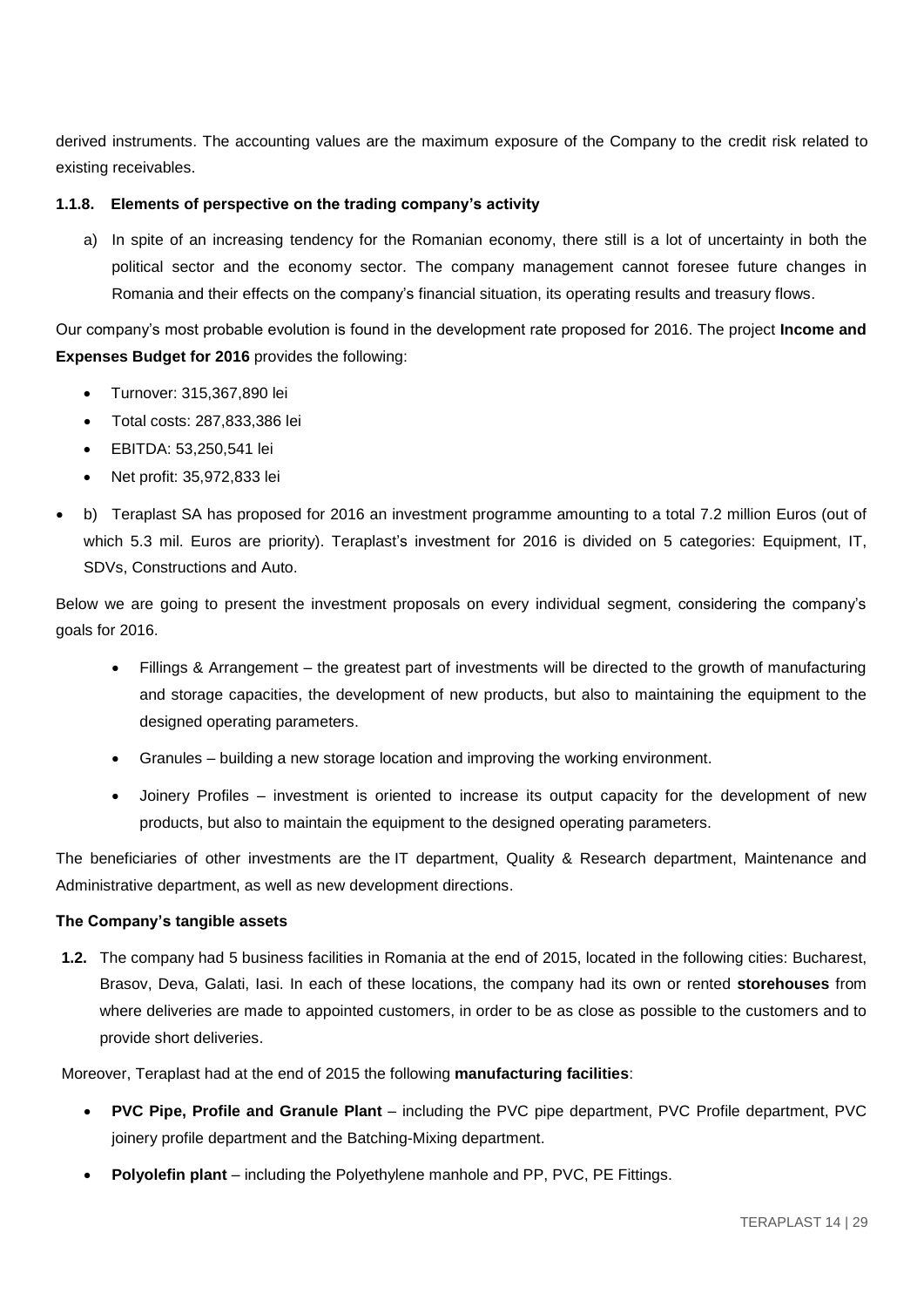All these plants are located in Teraplast Industrial Park, situated in the unincorporated area of the municipality of Bistrita, Bistrita-Nasaud County.

- **1.3.** All the factories at Saratel have been built starting with 2008. Machines, equipment and pipes/fittings used by Teraplast in its production activity date not earlier than 2005 and due to their permanent maintenance their degree of wear is minimal.
- **1.4.** Not applicable.

### **2. The Company's securities market**

- **2.1.** As of 02 July 2008, Teraplast has been listed on Bucharest Stock Exchange. The Company's shares are ordinary, nominative, dematerialised and indivisible.
- **2.2.** The undistributed profit accumulated in 2015 will be used for: a) share capital increase by the issue of new shares with a nominal value of 0.10 lei each, to be distributed for free to all the company's shareholders registered in the Shareholders' Register at the subscription date set by the General Meeting; b) for cash payment of dividends; c) distribution to the reported result.
- **2.3.** Teraplast held no equities during 2015.
- **2.4.** As of 31 December 2015, the Company had 4 subsidiaries: Plastsistem SA, Politub SA, Teraglass Bistrita SRL and Teraplast Group SRL from Republic of Moldova. Teraplast acquired in 2015 the package of shares corresponding to a 19.24% participation quota of the Plastsistem subsidiary. Teraplast holds at the present time 97.95% of Plastsistem, as compared to a previous 78.71%. No changes have been recorded in the quotas controlled by Teraplast SA in the share capital of Politub SA.

As of 31 December 2015 the reporting Company held securities as participation in the following unlisted entities. Companies where Teraplast holds no participation hold, them too, no shares in the parent company Teraplast.

| <b>Name of investment</b>               | <b>Activity</b>           | Location                      | 2015   |
|-----------------------------------------|---------------------------|-------------------------------|--------|
| Trading company Plastsistem S.A.        | Production                | Bistrita, Romania             | 97.95% |
| Trading company Certind S.A.            | Independent certification | <b>Bucharest</b>              | 7.50%  |
| Partnership for Sustainable Development | Joint-venture             | Bistrita, Romania             | 7.14%  |
| Trading company Politub S.A.            | Production                | Bistrita, Romania             | 50%    |
| Trading company Teraglass Bistrita SRL  | Production                | Bistrita, Romania             | 100%   |
| Trading company Teraplast Group Moldova | Trade                     | Chisinau, Republic of Moldova | 51%    |

**2.5.** Not applicable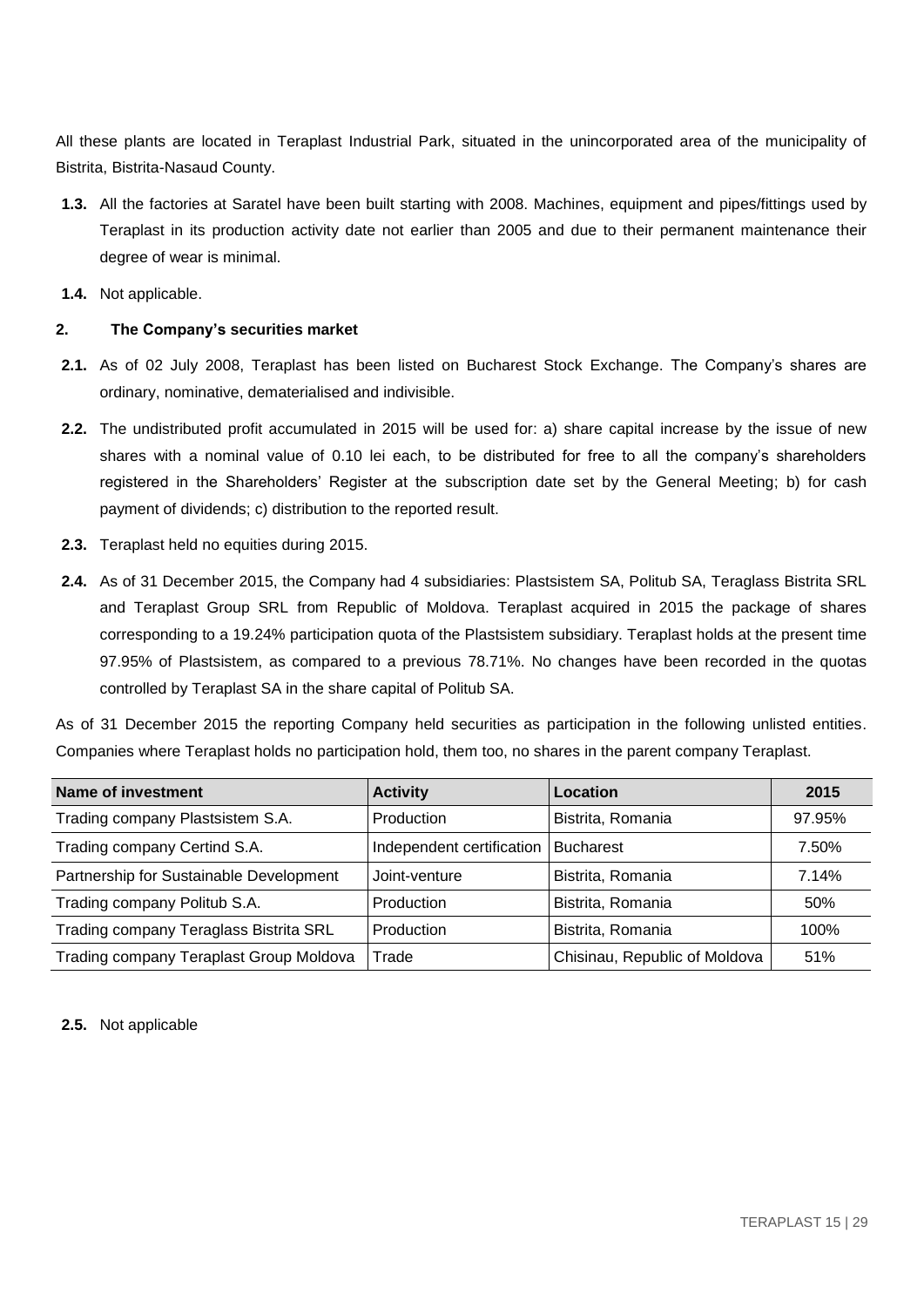## **3. Company Management**

#### **4.1. The directors**

a) Teraplast is managed in a unitary system by a Board of Directors made up of five members appointed by the General Meeting of Shareholders by secret vote. The length of service of the Directors is one year and the Directors can be reappointed. At the date of this Report the structure of the Board of Directors is as follows:

#### **Dorel Goia – Chairman**

Initially appointed within the General Meeting on 20<sup>th</sup> June 2008

In addition, Mr. Goia is holding the position of Director in the Board of Directors of Plastsistem SA, ACI Cluj and Parc SA and Chairman of the Board of Directors within Hermes SA.

## **Emanoil Viciu – Non-executive director**

Mr. Emanoil Viciu is an engineer and was appointed in Teraplast's Board of Directors in 1990. Mr. Viciu is also a Director in Art Investment & Management and GM-Ecoinstal.

#### **Magda Eugenia Palfi – Non-executive director**

Independent member of the Board of Directors

Ms. Magda Palfi-Tirau is an Economist and was appointed in the Board of Directors of Teraplast in 2008. Ms. Palfi-Tirau is a Regional Corporate Manager within Raiffeisen Bank and is also a member of the local Board of United Way Romania.

## **Teofil-Ovidiu Muresan – Non-executive director**

Initially appointed within the General Meeting on 6 October 2014

Mr. Teofil Muresan is an engineer and was appointed in Teraplast's Board of Directors in 2014. Mr. Muresan is the General Manager and Chairman of Electrogrup SA and is also holding the position of Chairman of the Board of Directors within Direct One SA.

## **Razvan Stefan Lefter – Non-executive director**

Initially appointed within the General Meeting on 6 October 2014

Mr. Razvan Lefter is an Economics graduate and was appointed within Teraplast's Board of Directors in 2014, on the proposal of KJK Fund, a Teraplast shareholder with 11% quota. Mr. Lefter is a unique shareholder and manager of RSL Capital Advisors and is also holding positions of director in the Board of Directors of companies Conpet Ploiesti, KJK Caramida Bucuresti and Eurohold AD Sofia.

b) The members of the Board of Directors are appointed within the General Meeting based on shareholders' votes according to the legal requirements. Therefore, there is no agreement or arrangement to report in this report.

c) Equity participation of directors in the company's share capital:

Dorel Goia – director, held, as of 31 December 2015, 46.78% of Teraplast S.A. share capital Emanoil Viciu – director, held, as of 31 December 2015, 8.74% of Teraplast S.A. share capital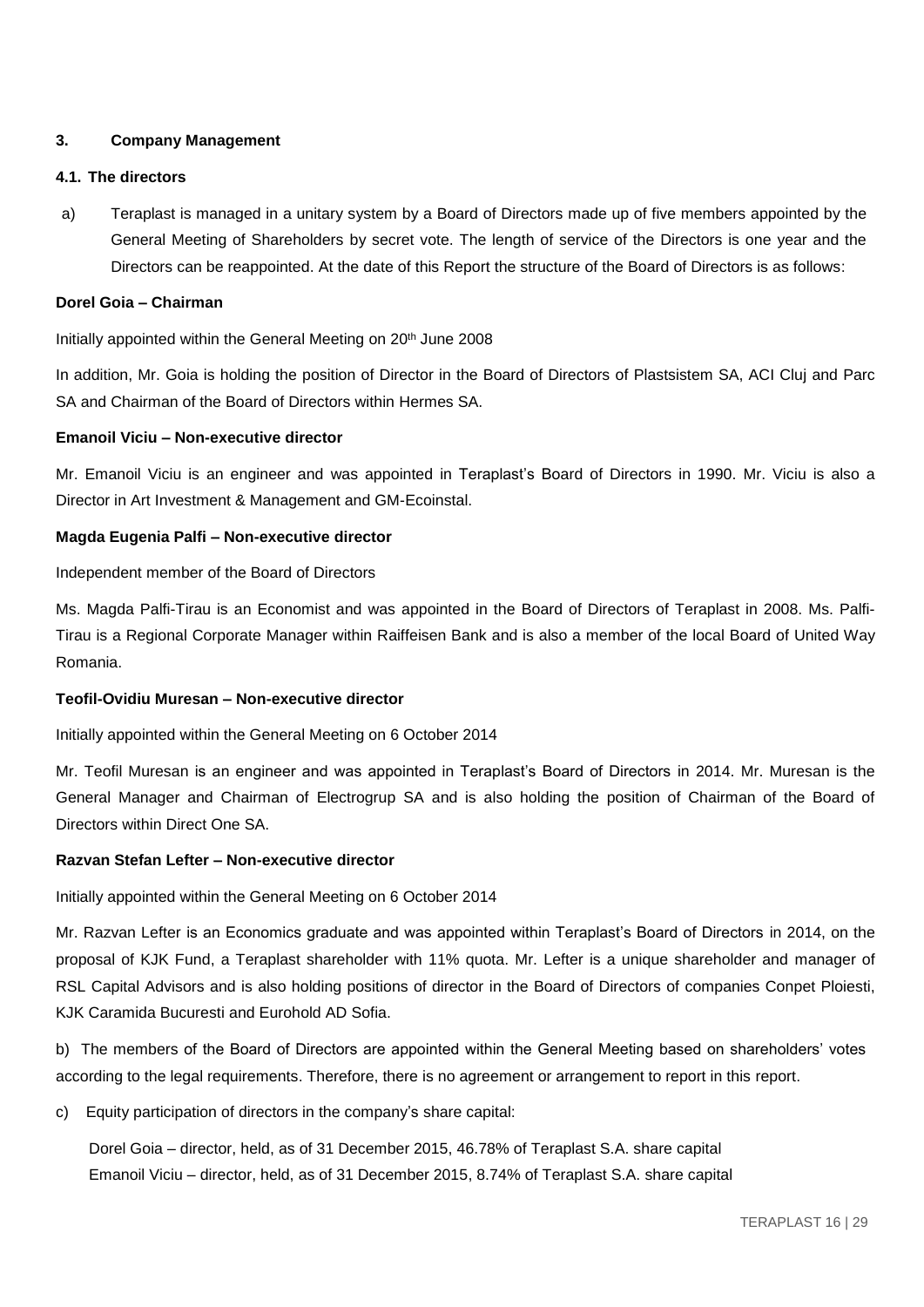#### d) List of persons affiliated to our trading company

| <b>Companied consolidated in Teraplast Group as of 31 December</b><br>2015 | <b>Activity</b> | Location                      |
|----------------------------------------------------------------------------|-----------------|-------------------------------|
| Plastsistem S.A.                                                           | Production      | Bistrita, Romania             |
| Politub S.A                                                                | Production      | Bistrita, Romania             |
| <b>Teraglass Bistrita SRL</b>                                              | Production      | Bistrita, Romania             |
| <b>Teraplast Group SRL</b>                                                 | Trade           | Chisinau, Republic of Moldova |

#### **4.2 Members of the executive team**

a) Teraplast's executive management is appointed by the Board of Directors, and at the date of this report it is delegated to two managers, one of whom holds the position of General Manager. The managers manage the everyday activity of the company and must provide an accurate movement of corporate information.

#### **Alexandru STANEAN**

**General Manager, responsible of: organising, directing and managing Teraplast's operations based on performance objectives and criteria provided by the Income and Expenses Budget and the Investment Programme approved by the General Meeting of Shareholders.**

Born in 1982

A 2005 graduate of *Babes-Bolyai University* of Cluj-Napoca, Faculty of Economic Sciences and Business Management – holder of an Economics degree. He attended an Economic master's programme in 2006, and is currently attending an Executive MBA programme at the University of Hull in the UK.

In 2007 he was appointed director in Teraplast's Board of Directors, and since 2010 Mr. Stanean has occupied the positions of Deputy General Manager, General Manager and Chairman of our Plastsistem subsidiary, a Deputy General Manager of Teraplast and Teraglass Administrator. Since November 2014, Mr. Alexandru Stanean is covering the role of Teraplast's Interim General Manager.

#### **Edit ORBAN**

#### **Financial Manger, responsible of: financial and treasury management, analysis department and department.**

#### Born in 1970

She graduated *Babes-Bolyai* University of Cluj-Napoca in 1995 as an Economist; since 2007 she has been a certified accounting expert, and a financial auditor since 2009. Ms. Orban has joined the Teraplast team in 2008 as manager of the controlling department. In 2013, Ms. Edit Orban was appointed Financial Manager of Teraplast and a member of our Executive Board. Currently, Ms. Orban is also occupying the roles of Financial Manager of subsidiaries Plastsistem and Teraglass.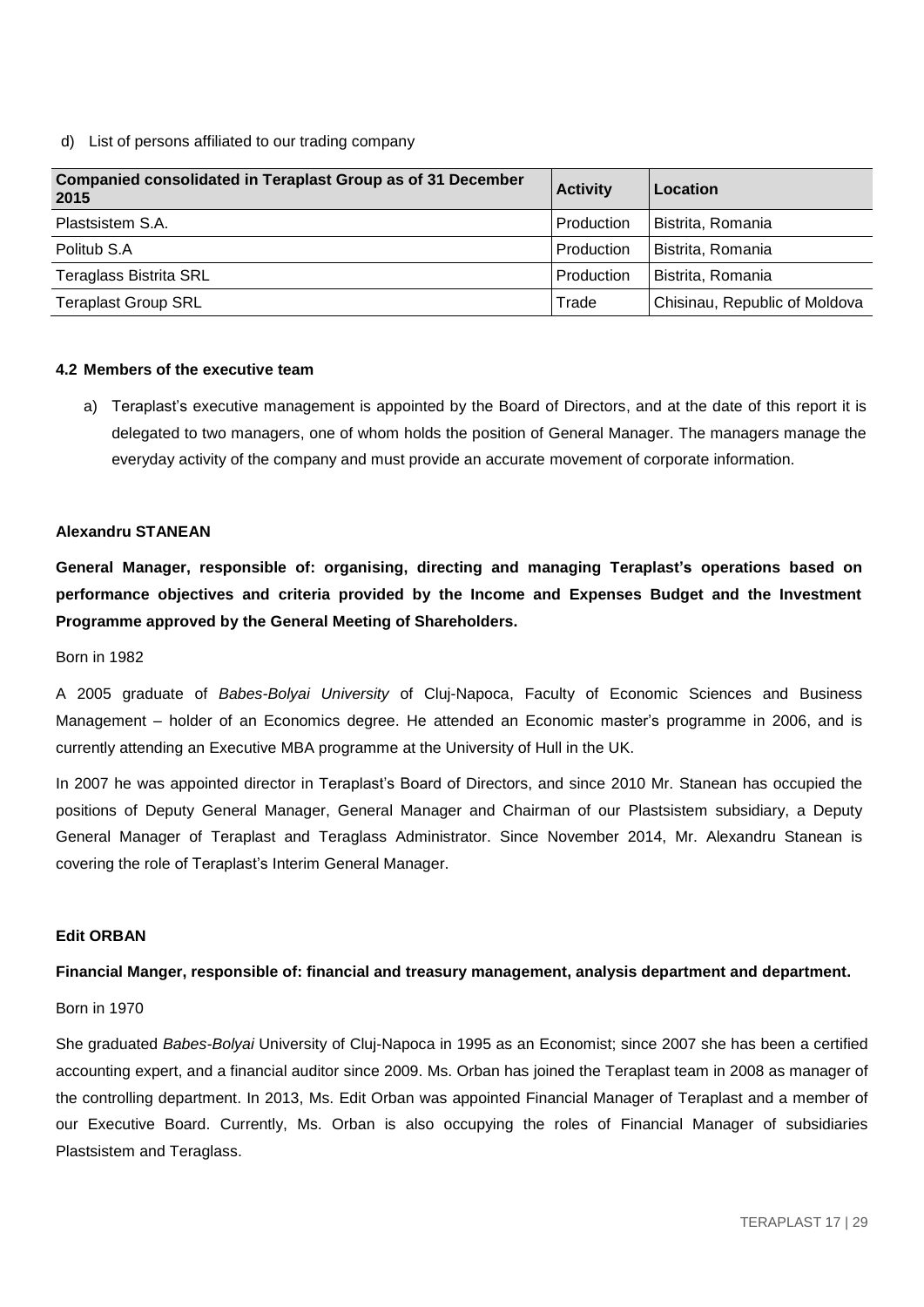- b) The General Manager's appointment is a replacement one, whereas the Financial Manager's is valid until 14 June 2017.
- c) Senior managers are appointed by the Board of Directors and there is no agreement, arrangement or family relationship among directors and managers, that should be mentioned herein.

**4.3** For all the persons mentioned at 4.1. and 4.2. above we mention that during the past five years there has been no dispute or administrative proceedings implying their activity with the Company, or any other action pertaining to their ability to meet the requirements of their roles within the company.

#### **4.4 Corporate governance**

Teraplast has voluntarily implemented recommendations of the Corporate Governance Code of Bucharest Stock Exchange, setting out governance principles and structures mainly aimed at respecting shareholders' rights as well as at providing them fair treatment. In that sense, the Board of Directors elaborated a Regulation for Organisation and Operation, consistent with the CGC principles, thus ensuring the company's transparency and sustainable development. The Regulation for Organisation and Operation also sets out the roles corresponding to the Board of Directors, competences and responsibilities of the Board, so as to ensure observance of interests of all the company's shareholders, and not least, equal access of the shareholders, and also of potential investors to relevant information pertaining to the company.

#### **Governance structures**

For continuation of the process of implementing the principles of the Code of Corporate Governance, the General Meeting of October 2014 approved the election of a new Board of Directors made up of five directors, one of whom is independent from other significant shareholders. Enough members have been this way ensured as to guarantee the Board's efficiency to supervise, analyse and evaluate the efficiency of Teraplast's executive management, the Board's main goal as a collective body being to promote and observe the interests of the company's shareholders.

The next step of the implementation process is the essential amendment of the company's Memorandum of association, endorsed by the General Meeting of Shareholders of September 2008, at which time provisions of the Memorandum were made to match regulatory documents specific to the Romanian stock market and also recommendations and principles included in Code of Corporate Governance of Bucharest Stock Exchange. One of the most important updates of the company's Charter is the amendment of chapter VI – Managers – pursuant to which the premises of a fundamental change of the company management are created, thus enabling the Board of Directors to delegate managing competencies not just to a sole manager, but to a larger number of directors, one of them being appointed general manager.

Moreover, in compliance with CGC recommendations, strict rules have been set within the company on the internal movement and disclosure to third parties of confidential documents and privileged information, a special importance being granted to data and/or information that could influence the evolution of market price of securities issued by Teraplast. In this sense specific confidentiality agreements were concluded in 2008, with the company management and executives as well as with employees who, based on their positions and/or responsibilities, have access to such confidential/privileged information.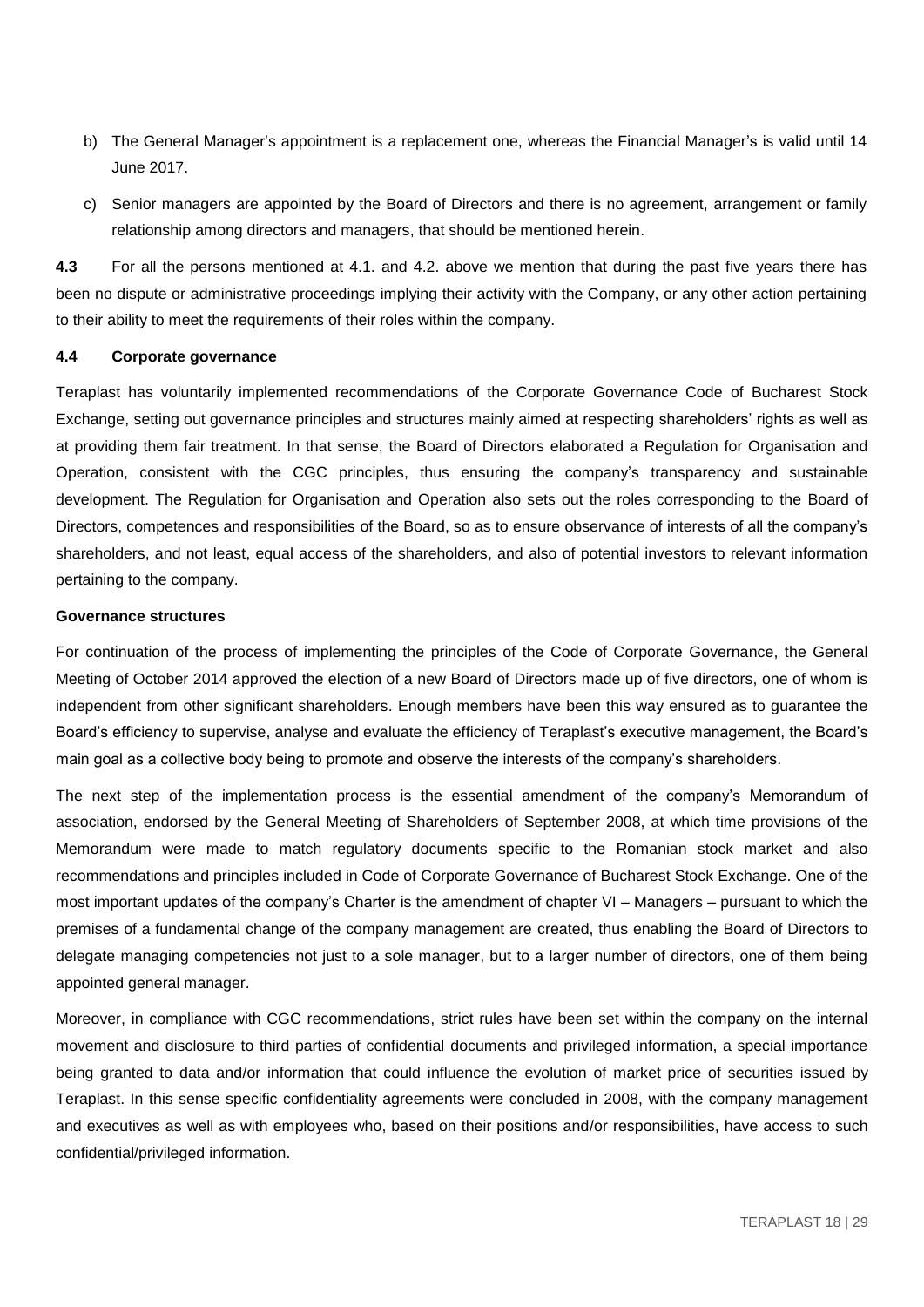**Teraplast's corporate organisms are organised as follows: the General Meeting of Shareholders, which is the highest decision-making body of the Company, the Board of Directors and the Executive Management. Teraplast is a company managed in a unitary system by its Board of Directors.**

#### **The General Meeting of Shareholders**

The General Meeting of Shareholders (GMS) is the leading body deciding on Teraplast's activity and regulating its economic and trading policy. GMS can be Ordinary or Extraordinary and is conducted in the Company's city or town of residence.

The General Meeting of Shareholders is convened by the Board of Directors whenever necessary. The Ordinary General Meeting meets at least once a year, within 4 months at the most from the end of the financial year, to examine the accounting balance and the profit and loss account for the previous year and to establish the business programme and budget for the ongoing year.

The General Meeting of Shareholders shall be convened by publishing the convening notice in the Official Gazette of Romania Part IV, in a popular paper in the city or town where the Company is based, in a national newspaper and in the CNVM Bulletin.

The convening shall be transmitted as a current Report to CNVM and BVB Bucharest and published on the web page of the company with at least 30 days before the date set for the Ordinary and Extraordinary General Meeting, gathered at the first calling.

Teraplast has established and is implementing internal regulations for the manner in which meetings should be organised and developed, imposing specific responsibilities for different Company structures and departments within the process of GMS organising. Such regulations are intended for the entire internal movement of documents, as well as the external process that consists in accurately informing Company's shareholders on issues pertaining to the convened meetings.

## **Responsibilities of the Ordinary General Meeting (OGM) are to:**

**a.** discuss, approve or modify the annual financial reports in agreement with the reports submitted by the Board of Directors or the financial auditor, as the case may be, and to set dividends;

**b.** elect and dismiss members of the Board of Directors:

**c.** establish the remuneration due for the ongoing tax year to the members of the Board of Directors, unless established by the Memorandum of association, considering their specific duties and the company's economic situation;

**d.** decide on the management of the Board of Directors;

**e.** appoint and establish the minimum length of the audit contract, and dismiss the financial auditor;

**f.** set the income and expenses budget and the next tax year's schedule, accordingly;

**g.** decide upon pledging, hiring out or liquidating one or several of the Company's facilities;

**h.** decide to bring action against company directors and managers for damaging the company by failure to observe their responsibilities towards the Company;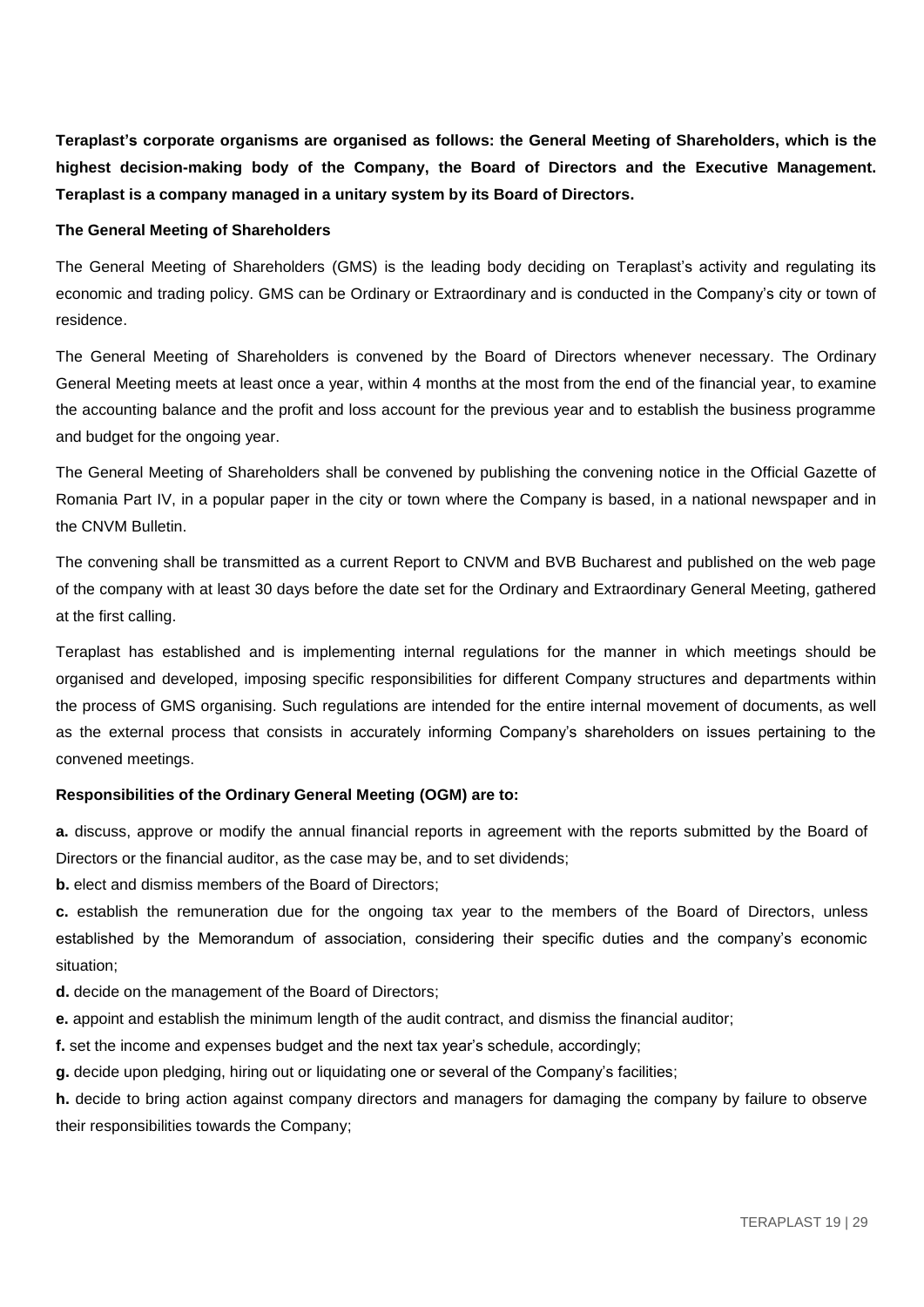## **The main responsibilities of the Extraordinary General Meeting (EGM) are:**

- **a.** changing the Company's legal status;
- **b.** relocating the Company's headquarters to a different county;
- **c.** changing the Company's scope of activity;
- **d.** increasing the share capital;
- **e.** decreasing the share capital or reintegrating it by issuing new shares;
- **f.** mergers or divisions;
- **g.** anticipated liquidation of the Company;
- **h.** conversion of nominative shares to bearer shares or bearer shares to nominative shares;
- **i.** conversion of shares from one category to another;
- **k.** conversion of a category of bonds to another category of bonds or to shares;
- **l.** issuing bonds;

**m.** any other amendment to the Memorandum of association or any other decision for which the approval of the Extraordinary General Meeting is required;

**n.** approval of documents of purchasing, selling, exchanging or creating under warranty assets labelled as fixed assets of the company, whose value during a tax year, for each share or added up value, exceeds 20% of the total value of fixed assets, minus receivables;

**o.** approval to rent out fixed assets for periods of time exceeding one year, whose individual value or added up value as related to the same co-contractor or people jointly involved or acting exceeds 20% of the total value of fixed assets, minus receivables at the date of signing a legal document, as well as partnerships longer than a year, exceeding the same value;

The company holds a department designed for relationships to investors, responsible of applying the procedure of informing the investors/shareholders and interaction with them. The Investors Relation department can be contacted by e-mail at: [comunicare@teraplast.ro](mailto:comunicare@teraplast.ro)

In addition to the internal regulations, Teraplast is fully compliant with the legal provisions regulating the development of the General Meeting of Shareholders in case of listed companies.

## **The Board of Directors**

Members of the Board of Directors have been elected by Teraplast's shareholders. The General Meeting of Shareholders approved in 2014 the decrease the number of the members of the Board of Directors from seven to five. In 2015 the General Meeting reconfirmed the 2014 the Board of Directors membership for one more year.

The current Board of Directors of Teraplast is comprised of five members, namely: Dorel Goia (Chairman), Emanoil Viciu (Non-executive director), Teofil-Ovidiu Muresan (Non-executive director), Magda Eugenia Palfi (Independent Non-executive director) and Razvan Stefan Lefter (Non-executive director).

## **Responsibilities of the Board of Directors include:**

- **a.** setting the main course of action and development for the Company;
- **b.** establishing the accounting and financial control system and approving the financial planning;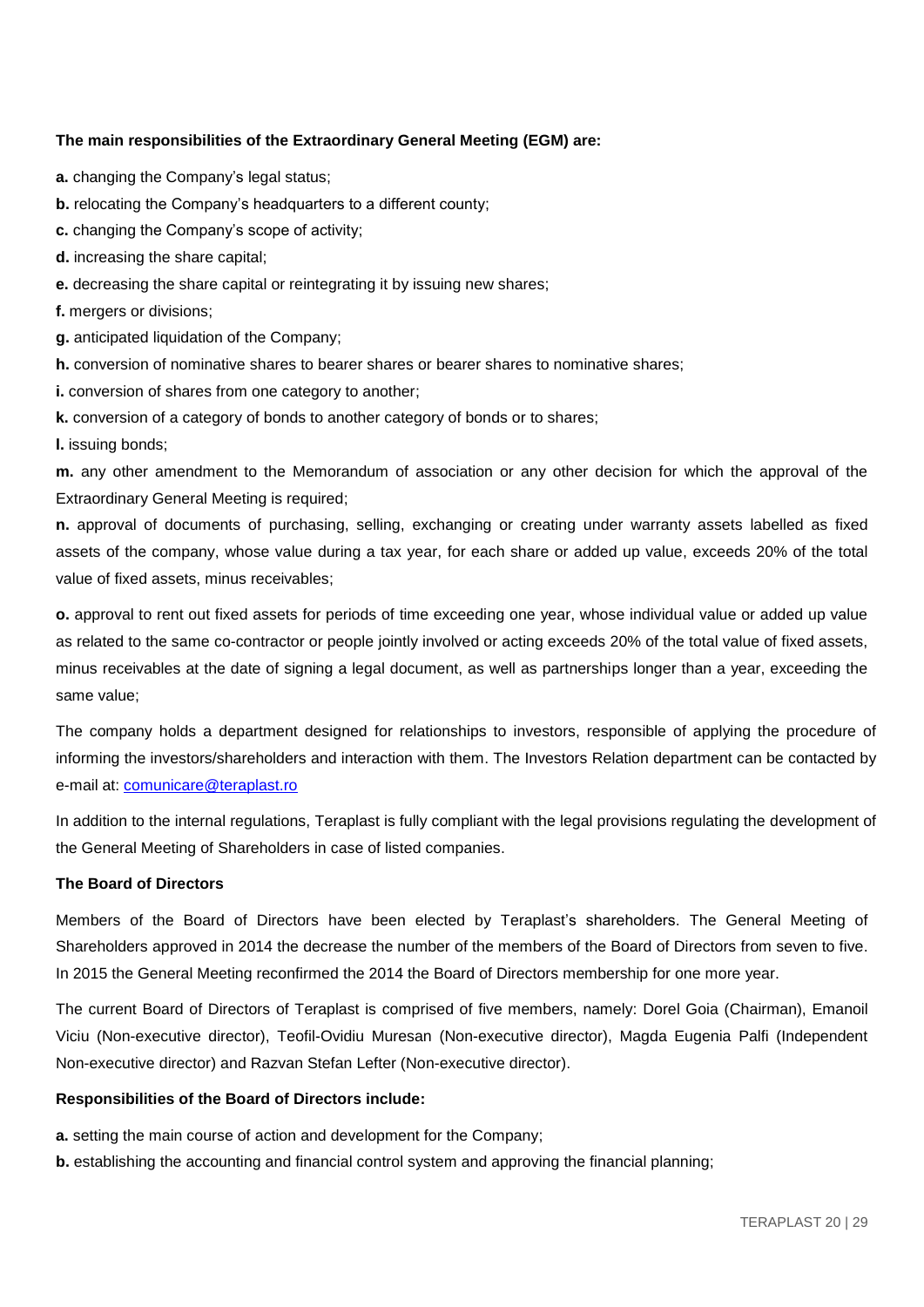**c.** appointing and revoking managers and establishing their remuneration considering specific responsibilities and the Company's economic situation;

**d.** supervising managers' activity;

**e.** preparing the annual report, organising General Meetings and implementing its decisions;

**f.** filing a request for the opening of the procedure of company insolvency, in line with Law no. 85/2006 on insolvency proceedings;

**g.** ensuring the management of the Company business;

**h.** approving the Company's organisation structure and staff organisation chart;

**i.** approving the creation of consultants committees, appointing members and responsibilities;

**j.** setting principles and policies of employment and dismissal of the Company's staff, including the executive managers;

**k.** setting the remuneration principles of the hired staff according the their roles and responsibilities within the Company;

**l.** approving the marketing strategy;

**m.** defining the strategy for the implementation of the approved budget;

**n.** granting shareholders access to documents and information, pursuant to legal provisions;

**o.** approval on entering into on Company's behalf any legal documents except those for which OGM/EGM approval is required, according to law;

**p.** appointing and revoking the General Manager and the other managers of the Company;

**q.** establishing the number of managers and the organisation of their activity;

**r.** concretely establishing which of the general responsibilities of the Board of Directors are delegated to managers;

**s.** representing the Company in its relationships to managers;

In 2015, the Board of Directors met almost every month, and all the directors participated in the meetings, the agenda including issues related to operating regulations of the Board of Directors and the Executive Management, as well as related to the expansion and development of Teraplast.

Teraplast's Board of Directors has been constantly informed on the major ongoing activities conducted by the company. The most important decisions made by the Board of Directors in 2015 were:

- 1. In its **16 January 2015** meeting the Board of Directors decided to gain access to a business loan of 2,000,000 (two million) Euros – or the lei equivalent of 2,000,000 (two million) Euros at Unicredit Tiriac Bank S.A., in order to purchase machines and equipment.
- 2. In its **17 February 2015** meeting the Board of Directors decided to transfer the Thermal Insulation line of business to a separate entity – Teraglass. This company is 100% owned by Teraplast.
- 3. In its **6 March 2015** meeting the Board of Directors decided to participate as a partner (51% of the capital), to the setting up of a limited liability company in the Republic of Moldova. The purpose of this action was the development of Teraplast's presence in the Republic of Moldova, as a part of the company's strategy to increase export earnings.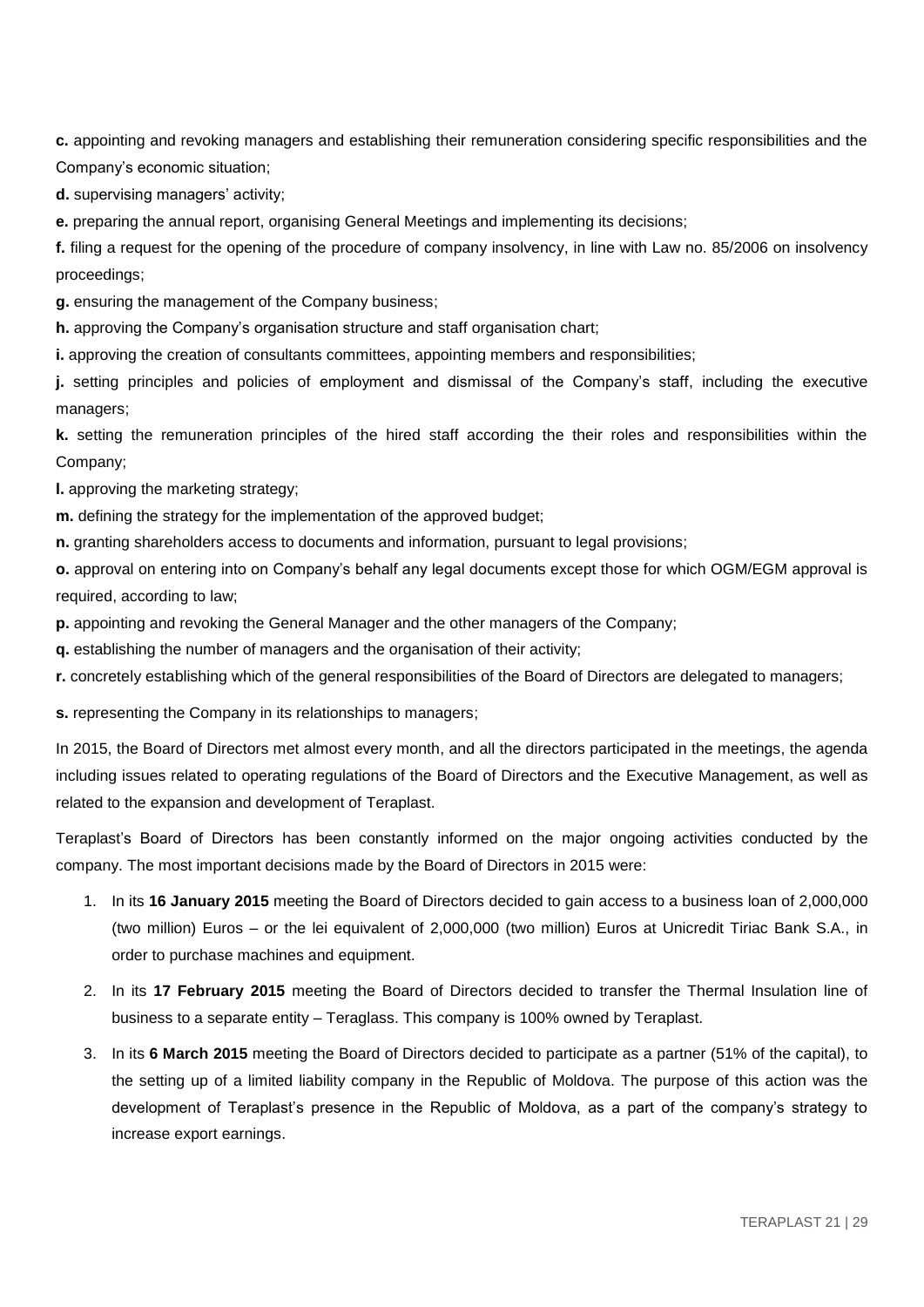- 4. In its **17 June 2015** meeting the Board of Directors decided to renew its EUR 3,300,000 line of credit, accessed at the BRD - Groupe Societe Generale S.A.
- 5. In its **10 August 2015** meeting the Board of Directors decided to renew the line of credit and the limit of bank comfort letters, multi-currency, in a total amount of 15,000,000 lei, accessed at Banca Transilvania S.A.
- 6. In its **27 august 2015** meeting the Board of Directors decided to participate as a partner (51% of the capital), to the setting up of a limited liability company in Romania. The other partner of the newly created company will be a legal entity, and the scope of business will be commerce.
- 7. In its **9 October 2015** meeting the Board of Directors decided to appoint Mr. Dorel Goia as Chairman of the Board of Directors.
- 8. In its **26 November 2015** meeting the Board of Directors decided to outsource the logistic activities of Teraplast Group. In this context, Teraplast's Board of Directors decided to set up a company to take over during the following months all the activities carried out by the logistics segment (storage and transport). The new company's shareholders will be Teraplast with a 99% capital quota and the subsidiary Plastsistem. The logistic activities will be outsourced on the background of Teraplast Group intending to focus on its core business activities, the related activities being developed through separate entities.

#### **Executive Management**

The current membership of the Executive Management is the result of amendments approved by the Board of Directors and the General Meeting of Shareholders during 2014, and its purpose is to consolidate the company's corporate governance structures. The Board of Directors delegates managing roles to one or several managers.

Consequently, Teraplast's Executive Management is ensured by a General Manager (Alexandru Stanean) and a Financial Manager (Edit Orban).

#### **Managers' responsibilities include:**

**a)** approval of major tenancy agreements (regardless if the Company is landlord or tenant);

**b)** negotiating the collective agreement with employees' representatives;

**c)** setting the development strategy and policies of the Company, including the Company's organisational chart, and establishing operations departments;

**d)** entering into documents or deeds with third parties in the name and on behalf of the Company, in compliance with provisions of the Memorandum of Association on double signatures and the aspects reserved to the competence of the General Meeting or the Board of Directors;

**e)** employing and dismissing, setting tasks and responsibilities of the Company staff in line with the Company's employment policy;

**f)** taking every measure that may be necessary and useful for the Company management according to the daily management of each department or delegated by the General Meeting or the Board of Directors, except for those reserved to the General Meeting of Shareholders or the Board of Directors by law or the Memorandum of association; **g)** recommending to shareholders distribution of profits.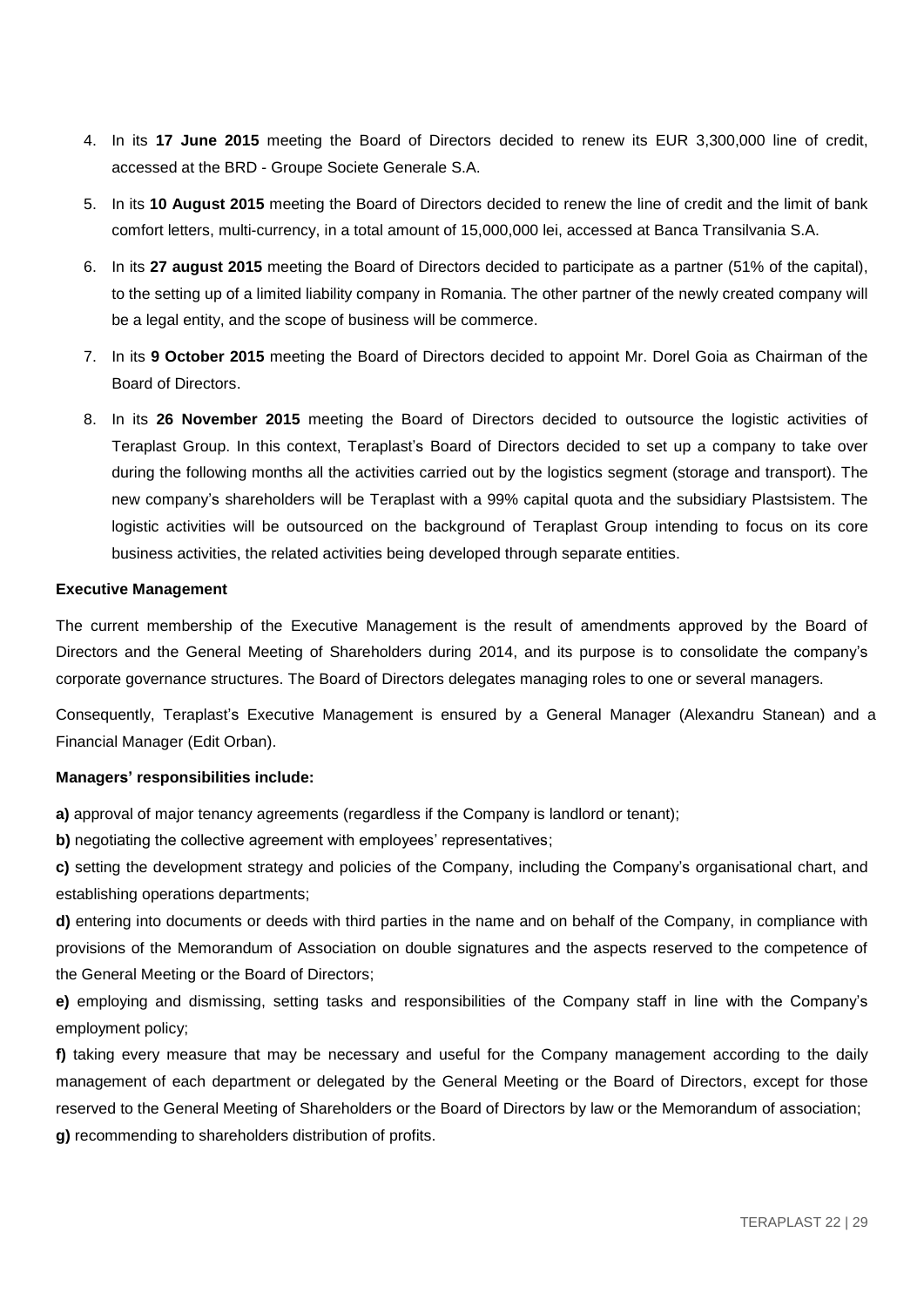## **Shareholders' rights**

Teraplast's commitment is to ensure equal treatment to all its shareholders. The main rights of its shareholders in relation to the General Meeting of Shareholders are detailed below.

**a) Right to minimum notice period**: The company's shareholders are informed upon the next shareholders' meeting by means of a convening notice published in the Official Gazette of Romania and in a popular national newspaper with at least 30 days before the day of the meeting; in addition, the convening shall be published on the company's web page, in Investor Relations section and shall be submitted to the National Committee for Securities and Bucharest Stock Exchange as a current report;

**b) Right of access to information:** Teraplast shall publish any necessary documents and information on its website or to ensure that all its shareholders can exert their rights in full knowledge thereof;

**c) Right to supplement the meeting's agenda:** Teraplast shareholders representing individually or jointly with other shareholders at least 5% of the share capital can request additional issues to be added on the agenda within the limits of and as provided by the applicable laws;

**d) Right to participate in the meeting:** Shareholders registered in the shareholders' register at the reference date have the right to participate in person or by a representative in General Meetings of the Company Shareholders;

**e) Right to vote:** The Company's share capital consists of ordinary shares conferring a right to vote for each share registered on the name of a shareholder on the reference date;

**f) Right to put questions**: Any Company shareholder can ask written questions on the items of the General Meeting agenda and is entitled to get answers from Teraplast.

| Degree of compliance with the new BVB Corporate Governance Code                                                                                                                                                                                                                                                                                                                                                                                                                                                                                         | <b>Compliant</b> |
|---------------------------------------------------------------------------------------------------------------------------------------------------------------------------------------------------------------------------------------------------------------------------------------------------------------------------------------------------------------------------------------------------------------------------------------------------------------------------------------------------------------------------------------------------------|------------------|
| as of 31 December 2015                                                                                                                                                                                                                                                                                                                                                                                                                                                                                                                                  | YES / NO         |
| A.1. Any company should hold Internal Regulations of the Board to include reference terms/<br>responsibilities of the Board and key management roles of the company and to apply, among others,<br>the general principles of this Section.                                                                                                                                                                                                                                                                                                              | <b>YES</b>       |
| A.2. Provisions pertaining to the management of conflicts of interest should be mentioned in the<br>Board's Regulations.                                                                                                                                                                                                                                                                                                                                                                                                                                | <b>YES</b>       |
| <b>A.3.</b> The Board of Directors should include at least five members.                                                                                                                                                                                                                                                                                                                                                                                                                                                                                | <b>YES</b>       |
| A.4. The majority of the Board's members should hold non-executive roles. At least one member of<br>the Board of Directors or the Supervisory Board should be independent in case of companies<br>included in the Standard Category. Each independent member of the Board of Directors should file a<br>statement at the time of his/her appointment for election or re-election purposes, as well as upon any<br>change of their status, indicating the elements underlying the grounds of independence in terms of<br>his/her character and decision. | <b>YES</b>       |
| A.5. Other relatively permanent professional commitments and obligations of a member of the<br>Board, including executive and non-executive positions within the Board held by non-profit<br>companies and institutions should be disclosed to potential shareholders and investors before their<br>appointment and during it.                                                                                                                                                                                                                          | <b>YES</b>       |
| A.6. Any member of the Board should submit to the Board information on any relationship with a<br>shareholder holding directly or indirectly shares representing over 5% of all their rights to vote.                                                                                                                                                                                                                                                                                                                                                   | <b>YES</b>       |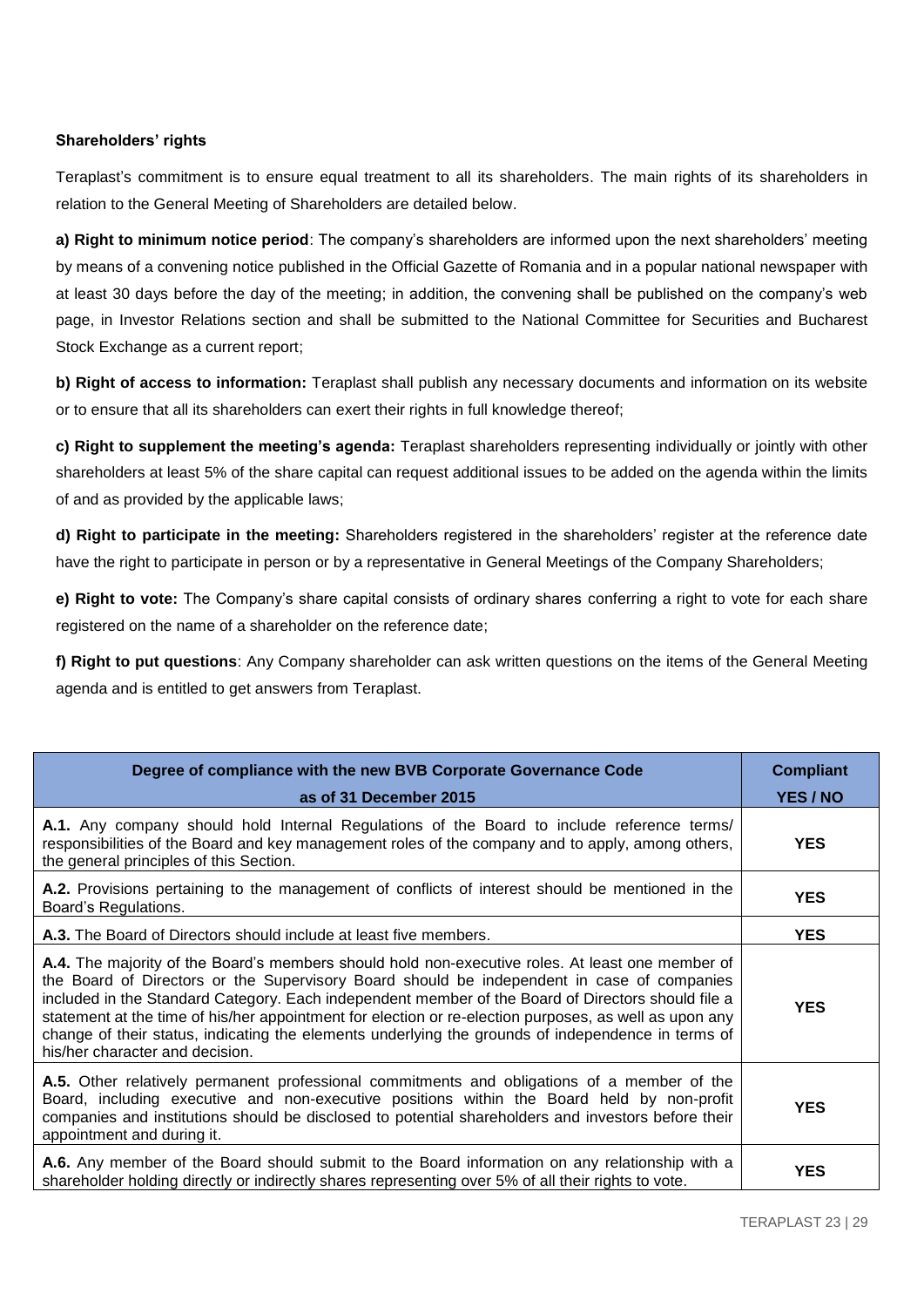| A.7. The company should appoint a registrar of the Board whose responsibility is supporting the<br>Board's activity.                                                                                                                                                                                                                                                       | <b>YES</b>                                   |
|----------------------------------------------------------------------------------------------------------------------------------------------------------------------------------------------------------------------------------------------------------------------------------------------------------------------------------------------------------------------------|----------------------------------------------|
| A.8. The declaration on corporate governance will report on any Board evaluation under the<br>direction of the Chairman or the appointing committee and, if so, it will resume the key measures<br>and changes resulting from it. The company should maintain a policy/guide on the Board's<br>evaluation on the goal, criteria and frequency of the evaluation procedure. | $NO - is$ on its<br>way to be<br>implemented |
| A.9. The declaration on corporate governance should include information on the number of meetings<br>of the Board and committees during the past year, directors' participation (in person and in absentia)<br>and a report of the Board and committees on their activities.                                                                                               | <b>YES</b>                                   |
| A.10. The declaration on corporate governance should include information on the exact number of<br>independent members of the Board of Directors.                                                                                                                                                                                                                          | <b>YES</b>                                   |
| A.11. The companies' board in the Premium Category should establish an Appointments Committee<br>made up of non-executive members, in charge of the procedure of appointing new members of the<br>Committee and of making recommendations to the Committee. The majority of the members of the<br>Appointments Committee should be independent.                            | NO - TRP is of<br>the standard<br>category   |

| Degree of compliance with the new BVB Corporate Governance Code                                                                                                                                                                                                                                                                                                                                                                                                                                                                                                                                 | <b>Compliant</b>                                                      |
|-------------------------------------------------------------------------------------------------------------------------------------------------------------------------------------------------------------------------------------------------------------------------------------------------------------------------------------------------------------------------------------------------------------------------------------------------------------------------------------------------------------------------------------------------------------------------------------------------|-----------------------------------------------------------------------|
| as of 31 December 2015                                                                                                                                                                                                                                                                                                                                                                                                                                                                                                                                                                          | <b>YES/NO</b>                                                         |
| <b>B.1</b> The Board should establish an audit committee where at least one member should be an<br>independent non-executive director. Most of the members, including the chair, should have been<br>proven to hold relevant qualification for the Committee's roles and responsibilities. At least one<br>member of the audit committee should have proven and accurate auditing or accounting experience.<br>In case of Premium companies, the audit committee should comprise at least three members and<br>the majority of the members of the Appointments Committee should be independent. | NO - internal<br>audit is<br>conducted by<br>an independent<br>entity |
| <b>B.2.</b> The chairman of the Appointments Committee should be a non-executive independent member.                                                                                                                                                                                                                                                                                                                                                                                                                                                                                            | NO - internal<br>audit is<br>conducted by<br>an independent<br>entity |
| <b>B.3.</b> Within its responsibilities, the audit committee should carry out an annual evaluation of the<br>internal control system.                                                                                                                                                                                                                                                                                                                                                                                                                                                           | NO - internal<br>audit is<br>conducted by<br>an independent<br>entity |
| <b>B.4.</b> The evaluation should consider the efficiency and extent of the internal audit role, the degree of<br>adequacy of risk management reports and internal audit submitted to the audit committee of the<br>Board, the accuracy and promptness with which the Company executives settle deficiencies or<br>weaknesses identified following the internal audit and submitting relevant reports to the Board's<br>attention.                                                                                                                                                              | NO - internal<br>audit is<br>conducted by<br>an independent<br>entity |
| <b>B.5.</b> The audit committee should assess any conflict of interest pertaining to transactions of the<br>company and its agencies with the affiliated parties.                                                                                                                                                                                                                                                                                                                                                                                                                               | NO - internal<br>audit is<br>conducted by<br>an independent<br>entity |
| B.6. The audit committee should evaluate the efficiency of the internal audit system and the risk<br>management system.                                                                                                                                                                                                                                                                                                                                                                                                                                                                         | NO - internal<br>audit is<br>conducted by<br>an independent<br>entity |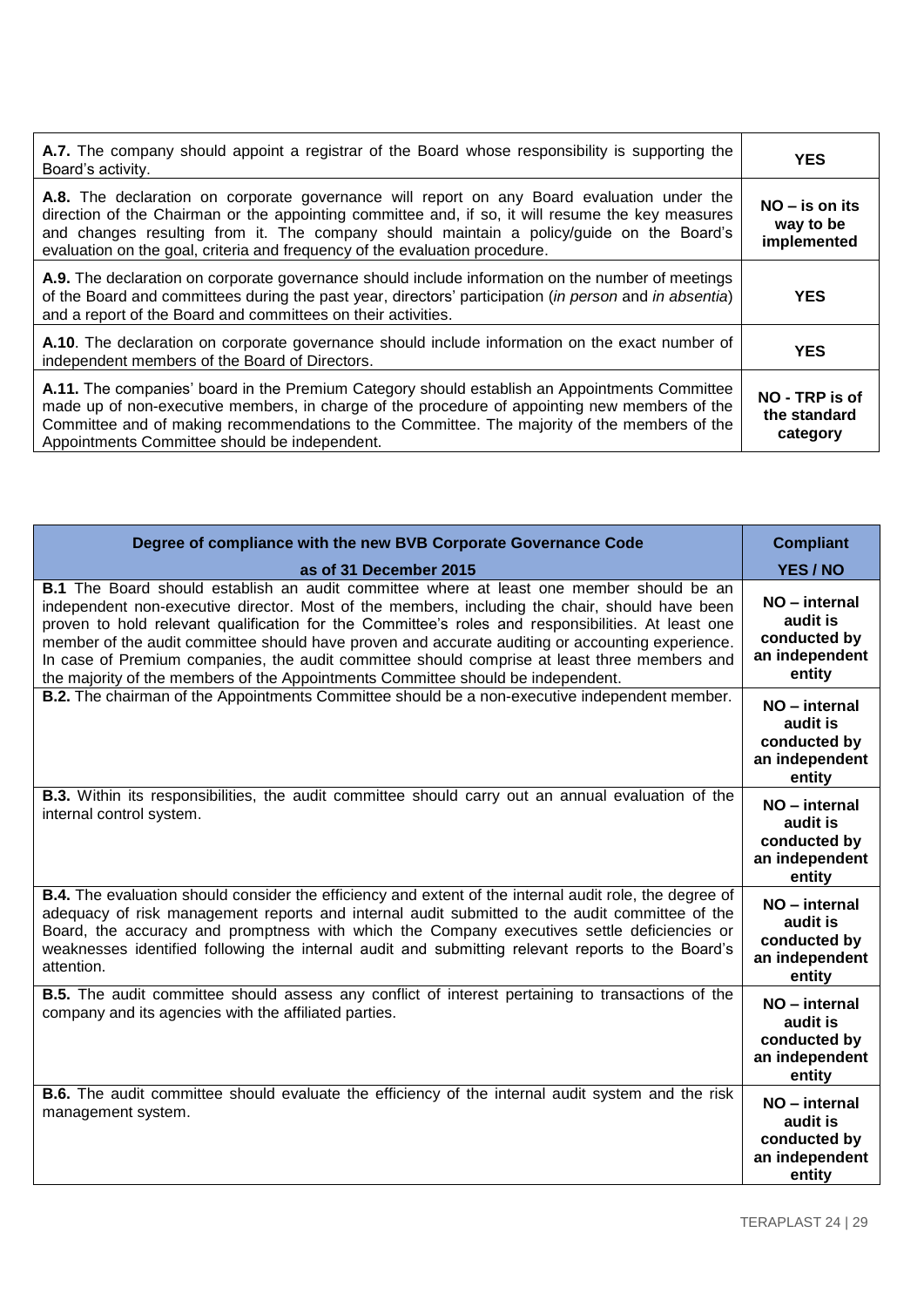| <b>B.7.</b> The audit committee should monitor the enforcement of legal standards of internal audit<br>generally accepted. The audit committee must receive and evaluate the reports of the internal audit<br>team.                                                                                                                                                           | NO - internal<br>audit is<br>conducted by<br>an independent<br>entity |
|-------------------------------------------------------------------------------------------------------------------------------------------------------------------------------------------------------------------------------------------------------------------------------------------------------------------------------------------------------------------------------|-----------------------------------------------------------------------|
| <b>B.8.</b> Whenever the Code mentions reports or analyses initiated by the audit committee, such<br>analyses should be followed by periodical reports (at least annual) or ad-hoc reports to be<br>subsequently submitted to the Board.                                                                                                                                      | NO - internal<br>audit is<br>conducted by<br>an independent<br>entity |
| <b>B.9.</b> No shareholder can be given preferential treatment as compared to other shareholders in terms<br>of transactions and agreements concluded by the company with their shareholders and affiliates.                                                                                                                                                                  | <b>YES</b>                                                            |
| <b>B.10.</b> The Board should adopt a policy by which to ensure that any transaction of the company with<br>any of the companies with which it maintains close relationships whose value is equal or exceeding<br>5% of the company's net assets (according to the latest financial report) is approved by the Board<br>following a mandatory opinion of the audit committee. | <b>YES</b>                                                            |
| <b>B.11.</b> Internal audits should be conducted by a structurally separate division (department of internal<br>audit) within the company or by employing an independent third party.                                                                                                                                                                                         | <b>YES</b>                                                            |
| <b>B.12.</b> For the purposes of ensuring the main roles of the internal audit department, the audit<br>department's functional report should be to the Board by means of an audit committee. For<br>administrative purposes and within the management's responsibility to monitor and reduce risks, the<br>audit committee must report directly to the general manager.      | NO - internal<br>audit is<br>conducted by<br>an independent<br>entity |

| Degree of compliance with the new BVB Corporate Governance Code                                                                                                                                                                                                                                                                                    | <b>Compliant</b> |
|----------------------------------------------------------------------------------------------------------------------------------------------------------------------------------------------------------------------------------------------------------------------------------------------------------------------------------------------------|------------------|
| as of 31 December 2015                                                                                                                                                                                                                                                                                                                             | YES / NO         |
| <b>C.1.</b> The company must publish on its web page its remuneration policy and include into the annual<br>report a declaration on implementing such remuneration policy during the annual period subject to<br>assessment.<br>Any essential change occurred in the remuneration policy should be published on the Company's<br>web page in time. | <b>YES</b>       |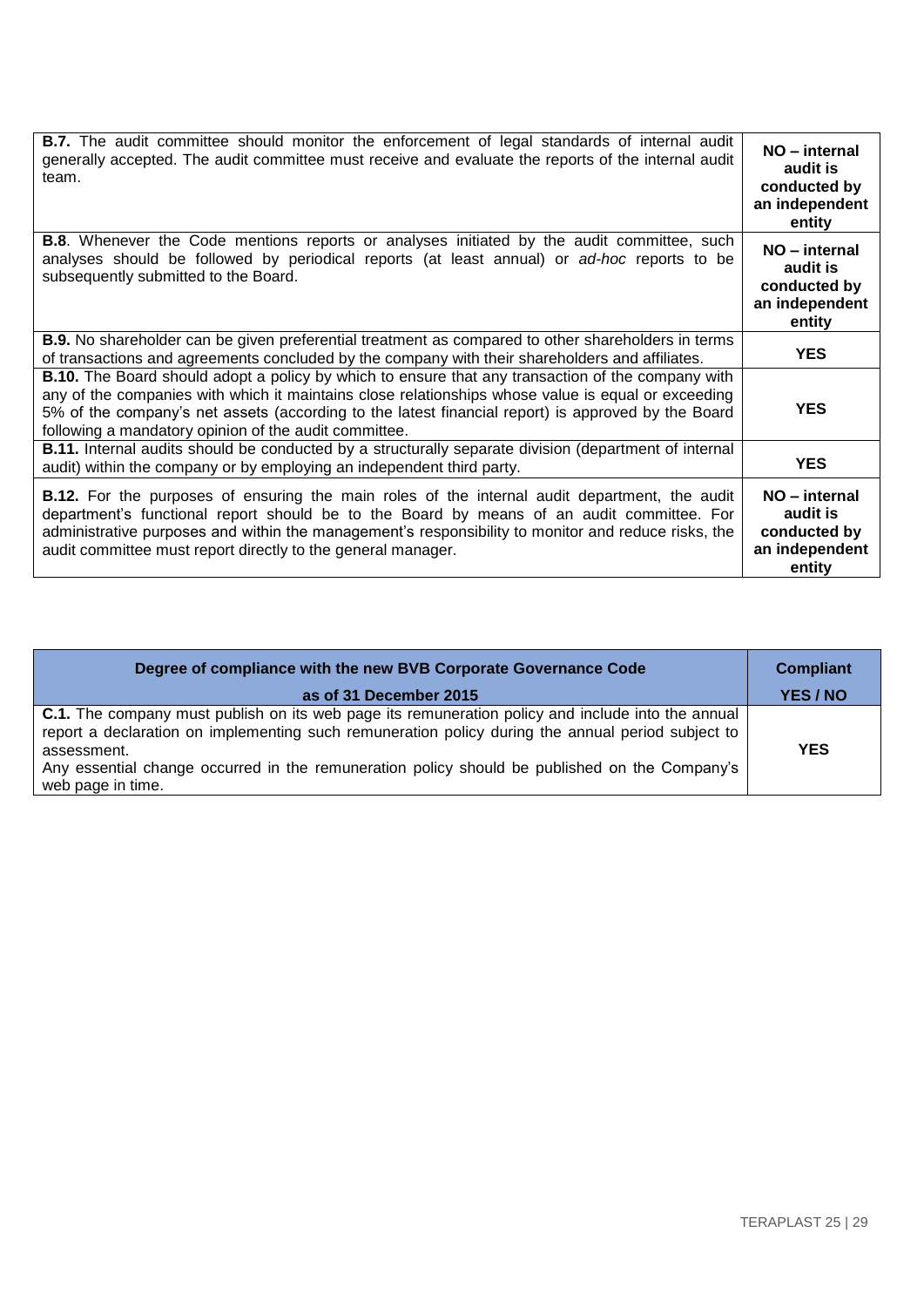| Degree of compliance with the new BVB Corporate Governance Code                                                                                                                                                                                                                                                                                                                                                                                                                                                                                                                                                                                                                                                                                                                                                                                                                                                                                                                                                                                                                                                                                                                                                                                                                                                                                                                                                                                                                                                                                                                                                                                                                                                                                                                                                                                                                                                                                                                                                                                                                                                                                           | <b>Compliant</b> |
|-----------------------------------------------------------------------------------------------------------------------------------------------------------------------------------------------------------------------------------------------------------------------------------------------------------------------------------------------------------------------------------------------------------------------------------------------------------------------------------------------------------------------------------------------------------------------------------------------------------------------------------------------------------------------------------------------------------------------------------------------------------------------------------------------------------------------------------------------------------------------------------------------------------------------------------------------------------------------------------------------------------------------------------------------------------------------------------------------------------------------------------------------------------------------------------------------------------------------------------------------------------------------------------------------------------------------------------------------------------------------------------------------------------------------------------------------------------------------------------------------------------------------------------------------------------------------------------------------------------------------------------------------------------------------------------------------------------------------------------------------------------------------------------------------------------------------------------------------------------------------------------------------------------------------------------------------------------------------------------------------------------------------------------------------------------------------------------------------------------------------------------------------------------|------------------|
| as of 31 December 2015                                                                                                                                                                                                                                                                                                                                                                                                                                                                                                                                                                                                                                                                                                                                                                                                                                                                                                                                                                                                                                                                                                                                                                                                                                                                                                                                                                                                                                                                                                                                                                                                                                                                                                                                                                                                                                                                                                                                                                                                                                                                                                                                    | YES / NO         |
| <b>D.1.</b> The Company should organise an Investor Relations service – mentioning to the broad public<br>the person/s in charge or the organising company. Outside the mandatory information required by the<br>legal provisions, the company should also mention on its web page a section dedicated to the<br>Investor Relations, in Romanian and English, with any relevant information which may be of interest<br>to investors, including:<br><b>D.1.1.</b> Main corporate regulations: memorandum of association, procedures on general meetings of<br>the company shareholders;<br><b>D.1.2.</b> Professional CVs of the company's management, other professional involvement of the Board<br>members, including executive and non-executive positions in companies Boards of directors or into<br>non-profit organisations;<br><b>D.1.3.</b> Current and periodical reports (quarterly, bi-annual and annual) – at least those mentioned at<br>D.8 above - including current reports with detailed information on incompliance with this Code;<br>D.1.4. Information concerning general meetings of shareholders: the meeting agenda and information<br>materials; procedure of electing the members of the Board; arguments supporting application<br>proposals for elections within the Board, along with the members' professional CVs; shareholders'<br>questions on agenda items and the company's replies, including adopted decisions;<br><b>D.1.5.</b> Information on corporate events, such as dividend payment and other distributions to<br>shareholders, or other events leading to acquiring or limiting a shareholder's rights, including<br>deadlines and principles applied to such operations. Such information shall be published within<br>deadlines allowing investors to adopt decisions to invest;<br><b>D.1.6.</b> Names and contact data of a person that could supply, upon request, relevant information;<br>D.1.7. Company's presentations (e.g. presentations for investors, presentations on the quarterly<br>outcome etc.), financial situations (quarterly, bi-annual, annual), audit reports and annual reports. | <b>YES</b>       |
| <b>D.2.</b> The company shall practice a policy on the annual distribution of dividends or other benefits to<br>shareholders. Principles of the annual policies of distribution to shareholders shall be published on<br>the company's web page.                                                                                                                                                                                                                                                                                                                                                                                                                                                                                                                                                                                                                                                                                                                                                                                                                                                                                                                                                                                                                                                                                                                                                                                                                                                                                                                                                                                                                                                                                                                                                                                                                                                                                                                                                                                                                                                                                                          | <b>YES</b>       |
| D.3. The company shall adopt a forecast policy, either public or not. The forecast policy is to be<br>published on the company's web page.                                                                                                                                                                                                                                                                                                                                                                                                                                                                                                                                                                                                                                                                                                                                                                                                                                                                                                                                                                                                                                                                                                                                                                                                                                                                                                                                                                                                                                                                                                                                                                                                                                                                                                                                                                                                                                                                                                                                                                                                                | <b>YES</b>       |
| D.4. Rules of general meetings should not limit shareholders' participation in general assemblies and<br>exertion of their rights. Amendments to rules and regulations shall become enforceable starting from<br>the next shareholders' meeting at the earliest.                                                                                                                                                                                                                                                                                                                                                                                                                                                                                                                                                                                                                                                                                                                                                                                                                                                                                                                                                                                                                                                                                                                                                                                                                                                                                                                                                                                                                                                                                                                                                                                                                                                                                                                                                                                                                                                                                          | <b>YES</b>       |
| <b>D.5.</b> External auditors will attend the general meeting when their reports are submitted within such<br>meetings.                                                                                                                                                                                                                                                                                                                                                                                                                                                                                                                                                                                                                                                                                                                                                                                                                                                                                                                                                                                                                                                                                                                                                                                                                                                                                                                                                                                                                                                                                                                                                                                                                                                                                                                                                                                                                                                                                                                                                                                                                                   | <b>YES</b>       |
| D.6. The Board will present to the annual general meeting a short assessment of the systems of<br>internal control and management of significant risks, as well as opinions on matters submitted to the<br>general meeting's decision.                                                                                                                                                                                                                                                                                                                                                                                                                                                                                                                                                                                                                                                                                                                                                                                                                                                                                                                                                                                                                                                                                                                                                                                                                                                                                                                                                                                                                                                                                                                                                                                                                                                                                                                                                                                                                                                                                                                    | <b>YES</b>       |
| D.7. Any financial specialist, consultant, expert or analyst can participate in the shareholders' meeting<br>based on prior invitation from the Board. Authorised journalists can, too, participate in shareholders'<br>general meeting, unless the Chairman of the Board decides otherwise.                                                                                                                                                                                                                                                                                                                                                                                                                                                                                                                                                                                                                                                                                                                                                                                                                                                                                                                                                                                                                                                                                                                                                                                                                                                                                                                                                                                                                                                                                                                                                                                                                                                                                                                                                                                                                                                              | <b>YES</b>       |
| D.8. Quarterly and bi-annual reports shall include information both in Romanian and in English on key<br>factors influencing changes in terms of sales, operational profit, net profit and other relevant financial<br>indicators, from one term to another, as well as from one year to another.                                                                                                                                                                                                                                                                                                                                                                                                                                                                                                                                                                                                                                                                                                                                                                                                                                                                                                                                                                                                                                                                                                                                                                                                                                                                                                                                                                                                                                                                                                                                                                                                                                                                                                                                                                                                                                                         | <b>YES</b>       |
| <b>D.9.</b> A company shall organise at least two sessions/teleconferences with analysts and investors<br>every year. Information submitted with such occasions is to be published in the investor relations<br>section of the company's web page on the date of the sessions/teleconferences.                                                                                                                                                                                                                                                                                                                                                                                                                                                                                                                                                                                                                                                                                                                                                                                                                                                                                                                                                                                                                                                                                                                                                                                                                                                                                                                                                                                                                                                                                                                                                                                                                                                                                                                                                                                                                                                            | <b>YES</b>       |
| <b>D.10.</b> In the event a company displays different forms of artistic and cultural forms of expression,<br>sports activities, educational or scientific activities and considers that their impact on the company's<br>innovative character and competitiveness is a part of the company's development mission and<br>strategy, it will publish its policy on such activity in the field.                                                                                                                                                                                                                                                                                                                                                                                                                                                                                                                                                                                                                                                                                                                                                                                                                                                                                                                                                                                                                                                                                                                                                                                                                                                                                                                                                                                                                                                                                                                                                                                                                                                                                                                                                              | <b>YES</b>       |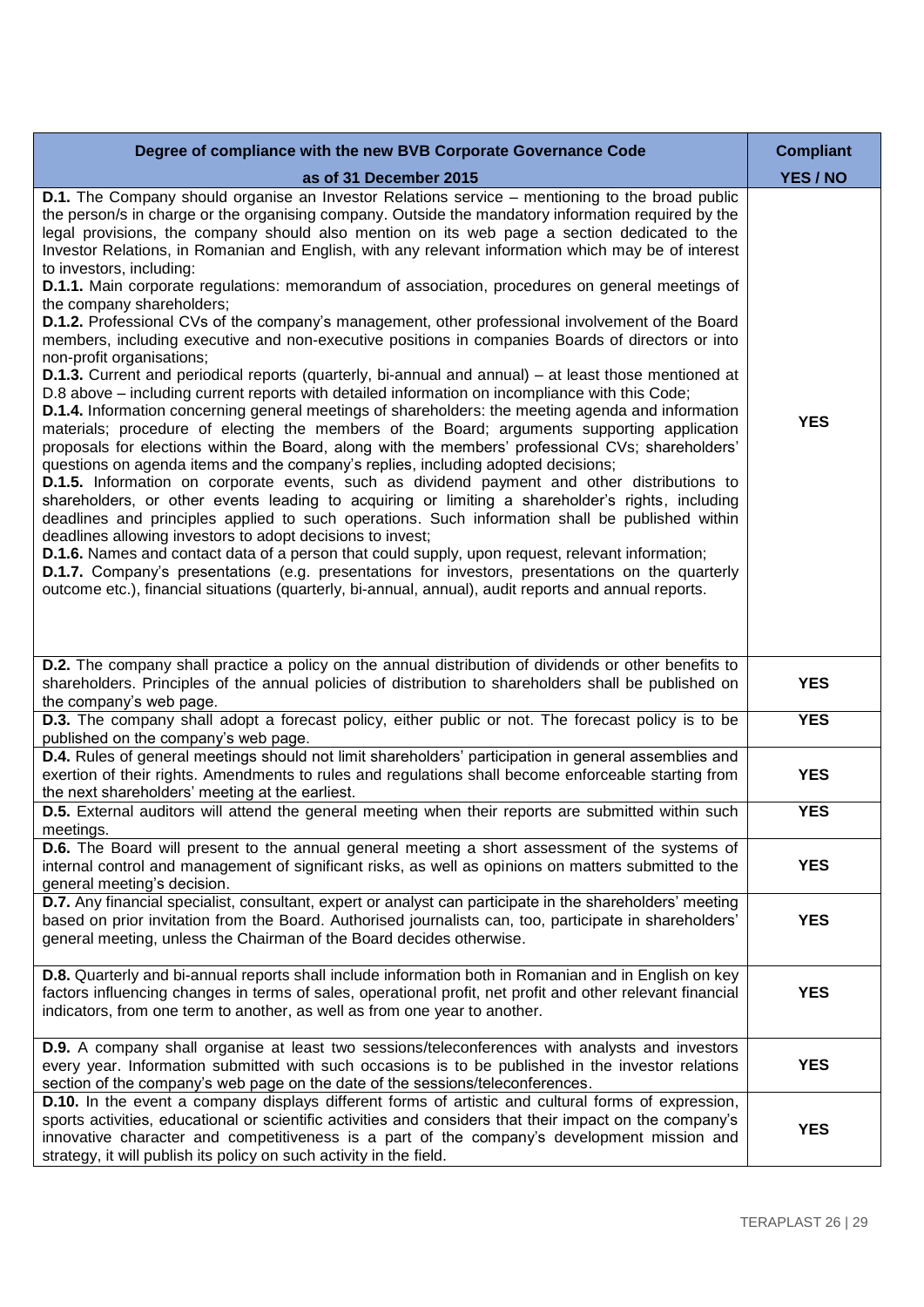## **5. Financial and accounting situation**

## **a) Elements of the balance sheet**

| <b>Thousand lei</b>                                           | 2015    | 2014        | $\triangle$ % |
|---------------------------------------------------------------|---------|-------------|---------------|
| <b>Assets</b>                                                 |         |             |               |
| <b>Fixed assets</b>                                           |         |             |               |
| Tangible assets                                               | 90,935  | 100,642     | (9.65)        |
| Real estate investment                                        | 19,623  | 13,358      | 46.9          |
| Intangible assets                                             | 559     | 637         | (12.24)       |
| Investment to subsidiaries sand jointly controlled facilities | 11,256  | 9,199       | 22.36         |
| Other financial fixed assets                                  | 15      | 15          | $\Omega$      |
| Fixed trade receivables                                       | 6,957   | $\mathbf 0$ | 100           |
| <b>Total fixed assets</b>                                     | 129,345 | 123,851     | 4.44          |
|                                                               |         |             |               |
| <b>Current assets</b>                                         |         |             |               |
| <b>Stocks</b>                                                 | 34,327  | 33,657      | 1.99          |
| Trade receivables and similar                                 | 69,664  | 53,241      | 30.85         |
| Early expenses                                                | 302     | 168         | 79.76         |
| Cash and short term deposits                                  | 11,101  | 3,458       | 221.02        |
| <b>Total current assets</b>                                   | 115,394 | 90,524      | 27.47         |
| <b>Total assets</b>                                           | 244,739 | 214,375     | 14.16         |
|                                                               |         |             |               |
| <b>Total equities and debts</b>                               |         |             |               |
| <b>Equity</b>                                                 |         |             |               |
| Total share capital, out of which:                            | 28,888  | 58,980      | (51.02)       |
| Subscribed capital                                            | 28,888  | 28,888      | $\Omega$      |
| Share capital reorganisation                                  | 0       | 30,092      | (100.00)      |
| Other elements of capital                                     | 950     | 0           | 100.00        |
| Share premiums                                                | 27,385  | 42,245      | (35.18)       |
| <b>Revaluation reserve</b>                                    | 17,046  | 18,708      | (8.88)        |
| Legal reserves                                                | 5,444   | 4,101       | 32.75         |
| Reported result                                               | 71,518  | (579)       | (12451.99)    |
| <b>Total equity</b>                                           | 151,231 | 123,455     | 22.50         |
|                                                               |         |             |               |
| Long-term debts                                               |         |             |               |
| Finance lease credits and loans                               | 8,063   | 8,187       | (1.51)        |
| Debts related to employee entitlements                        | 236     | 346         | (31.79)       |
| Debts related to deferred taxes                               | 2,948   | 3,482       | (15.34)       |
| <b>Overall long-term debts</b>                                | 11,247  | 12,015      | (6.39)        |
|                                                               |         |             |               |
| <b>Current debts</b>                                          |         |             |               |
| Trade debts and similar                                       | 48,195  | 39,127      | 23.18         |
| Finance lease credits and loans                               | 30,077  | 35,428      | (15.10)       |
| Tax on profit due                                             | 815     | 358         | 127.65        |
| Provisions                                                    | 3,174   | 3,992       | (20.49)       |
| <b>Total current debts</b>                                    | 82,261  | 78,905      | 4.25          |
| <b>Total debts</b>                                            | 93,509  | 90,920      | 2.85          |
| <b>Total equity and debts</b>                                 | 244,740 | 214,375     | 14.16         |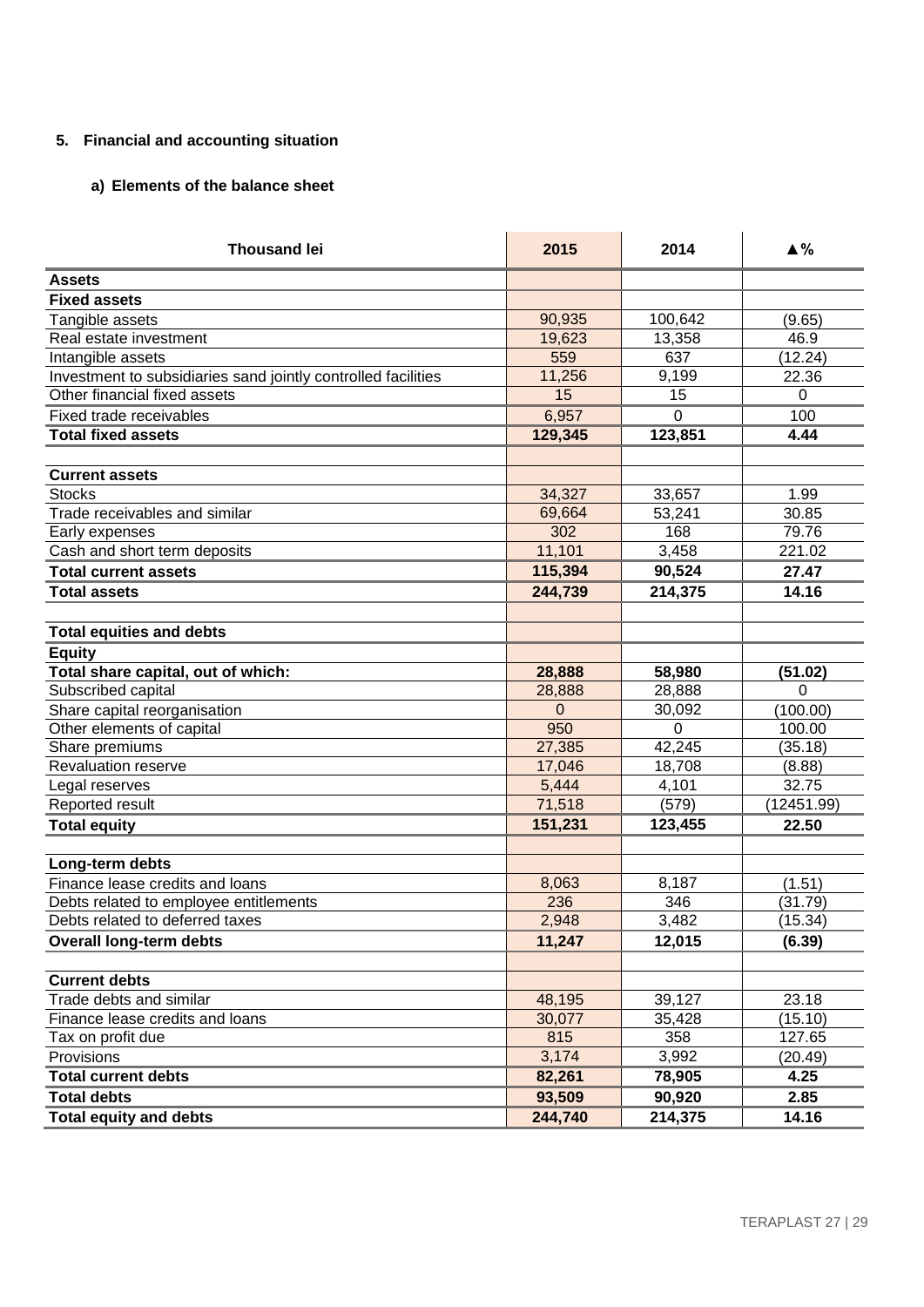## **b) Profit and loss account**

| <b>Thousand lei</b>                                                         | 2015       | 2014       | $\blacktriangle \%$ |
|-----------------------------------------------------------------------------|------------|------------|---------------------|
| Individual income*                                                          | 267,975    | 232,469    | 15.27               |
| Other operating income                                                      | 8,672      | 231        | 3654.11             |
| Variation of stocks of finished products and underway production            | 3,569      | (505)      | 806.73              |
| Raw materials, used consumables and goods                                   | (181, 117) | (155, 883) | 16.19               |
| Employee entitlement expenses                                               | (22, 757)  | (23, 781)  | (4.31)              |
| Provisions, adjusting entries for amortisation and depreciation<br>expenses | (12, 161)  | (13, 365)  | (9.00)              |
| Earnings/loss from costs with tangible and intangible assets                | 28         | (88)       | 131.82              |
| Earnings/loss from investment evaluation at their actual value              | (1, 242)   | (190)      | 553.68              |
| Other operating expenses                                                    | (33,153)   | (24,953)   | 32.86               |
| <b>Financial costs</b>                                                      | (5, 518)   | (5,431)    | 1.60                |
| Financial income                                                            | 8,208      | 2,894      | 183.62              |
|                                                                             |            |            |                     |
| Profit/(Loss) before tax                                                    | 32,502     | 11,396     | 185.21              |
| (Costs)/income with tax on profit                                           | (4,120)    | (1.982)    | 107.87              |
| Individual profit/(loss) of the tax year                                    | 28,382     | 9,414      | 201.49              |

# **c) Cash flow: Cash flow situation**

| <b>Cash-flow (thousand lei)</b>                                | 2015      | 2014           |
|----------------------------------------------------------------|-----------|----------------|
| Cash flow from operating expenses                              |           |                |
| Earnings/(Loss) before tax                                     | 32,502    | 11,396         |
| Interest expense                                               | 1,126     | 1,907          |
| Interest income                                                | (10)      | (5)            |
| (Loss)/Earnings from sale or transfer of fixed assets          | (28)      | 91             |
| Profit from selling the Teraglass line                         | (538)     | $\Omega$       |
| Earnings/(Loss) from depreciation of trade receivables         | 584       | 838            |
| Adjusting costs for stock depreciation provisions              | 819       | 414            |
| Long-term asset amortisation and depreciation                  | 12,237    | 12,277         |
| Fixed assets adjustments                                       | (421)     | $\Omega$       |
| Decrease in value following re-evaluation                      | 86        | $\overline{0}$ |
| Risk and expense provisions adjustment                         | (818)     | (165)          |
| Earnings/(Loss) from real estate appraisals                    | 1,242     | 190            |
| Income from provisions for retirement related obligations      | (110)     | 60             |
| Share-based benefits                                           | 950       | $\Omega$       |
| Investment income                                              | 5,496     | (581)          |
| Unfulfilled exchange rate differences                          | (53)      | 89             |
| Operating subsidy income                                       | $\Omega$  | 0              |
| Increase/(Decrease) from financial instruments                 | $\Omega$  | ۰              |
|                                                                | 42,073    | 26,513         |
| Circulating capital movements                                  |           |                |
| Increase/(Decrease) of trade receivables and other receivables | (20, 237) | (7, 188)       |
| Increase/(Decrease) of stocks                                  | (1, 489)  | (1, 354)       |
| Decrease)/Increase of trade debts and other debts              | 3,680     | (317)          |
| Cash resulting from operating activities                       | 24,026    | 17,654         |